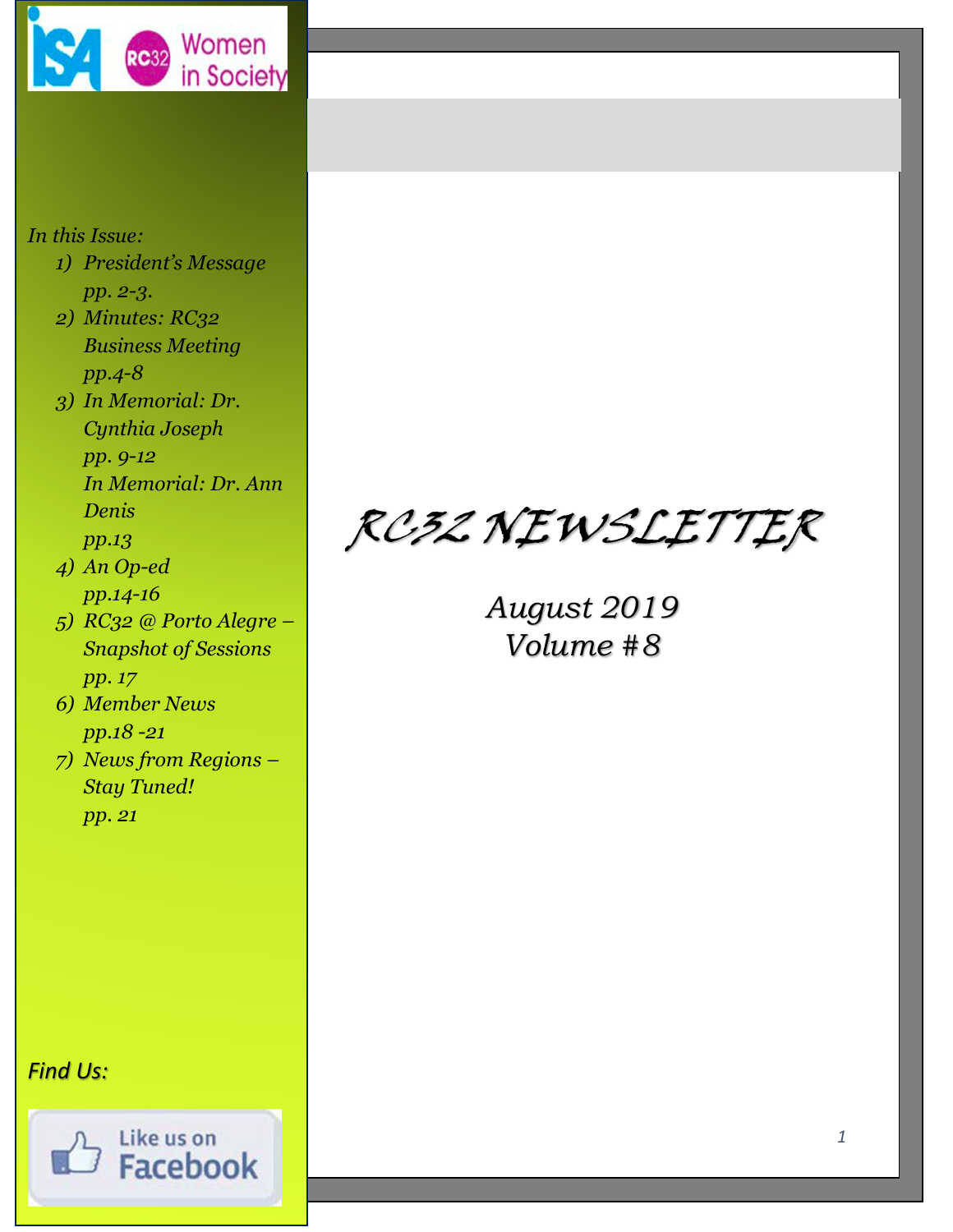# PRESIDENT'S MESSAGE



*Welcome to new and old RC32 members,*

*Preparations are well under way for the IV ISA Forum of Sociology to be held in Porto Alegre, Brazil from July 14 to July 18, 2020. The call for abstracts opened on April 25, and the deadline is September 30, 2019. RC32's sub-theme is "Global Inequalities in the 21st Century: Gender, Sexualities, Intimacies, and Intersectionality," and we are hosting 21 regular and joint sessions and two roundtables—with topics that include gender and migration, gender and religion, decolonializing gender, intersectional approaches to* 

*to gender, gender and professions, interrogating sexualities and intimacies, and many more (here is the link:*

*<https://isaconf.confex.com/isaconf/forum2020/webprogrampreliminary/Symposium598.html>*

*Thanks to all who volunteered to organize a session. We hope that members will submit an abstract to one of these excellent options and join us for a fantastic Forum in 2020 [\(https://isaconf.confex.com/isaconf/forum2020/cfp.cgi\)](https://isaconf.confex.com/isaconf/forum2020/cfp.cgi). RC32 will also be hosting a one-day workshop the day before the conference. More information will be given in our next newsletter.*

*We received some very said news on February 5, 2019 that longtime RC32 member, Ann B. Denis, passed away. Ann Denis (Ph.D. from London School of Economics) was Professor Emerita at the University of Ottawa. She was a member of the Executive Committee of the International Sociological Association (2006–10) and its Vice-President, Research (2002–2006). She served as Vice-President of RC32 from 1998 to 2006 and as President of Racism, Nationalism, Indigeneity and Ethnicity (RC05) from 2010-2014. For the Forum in 2020, RC32 is hosting a Past-President's special joint session with RC05 on the "Global Inequalities of Gender, Race, Class, Intimate Citizenship, and Disability" in honor of her life, research, and activism. Her research and publications focused on power relations within and between societies, particularly on the intersections of gender, ethnicity/race, class and work, and on intersectionality within feminisms. The session focuses on how global challenges that societies face today are fundamentally tied to inequalities of gender, race, class, intimate citizenship, and disability.*

*In my last president's address, I wrote about the current anti-gender and xenophobic backlash that is expanding across the globe and the urgency of our continued fight against all forms of oppression. Recently, we have witnessed the rise to power of the far right in Brazil as Jair Bolsonaro was elected president. This former military captain is a proud conservative who is backed by millions of evangelical Christians for his anti-abortion stance. He is popular in Brazil and has millions of followers on Twitter, Facebook and Instagram. His controversial stance on women and homosexuality—along with the tendency of his supporters to attack anyone who speaks out against him—has led many to refer to him as the Brazilian Trump. During a*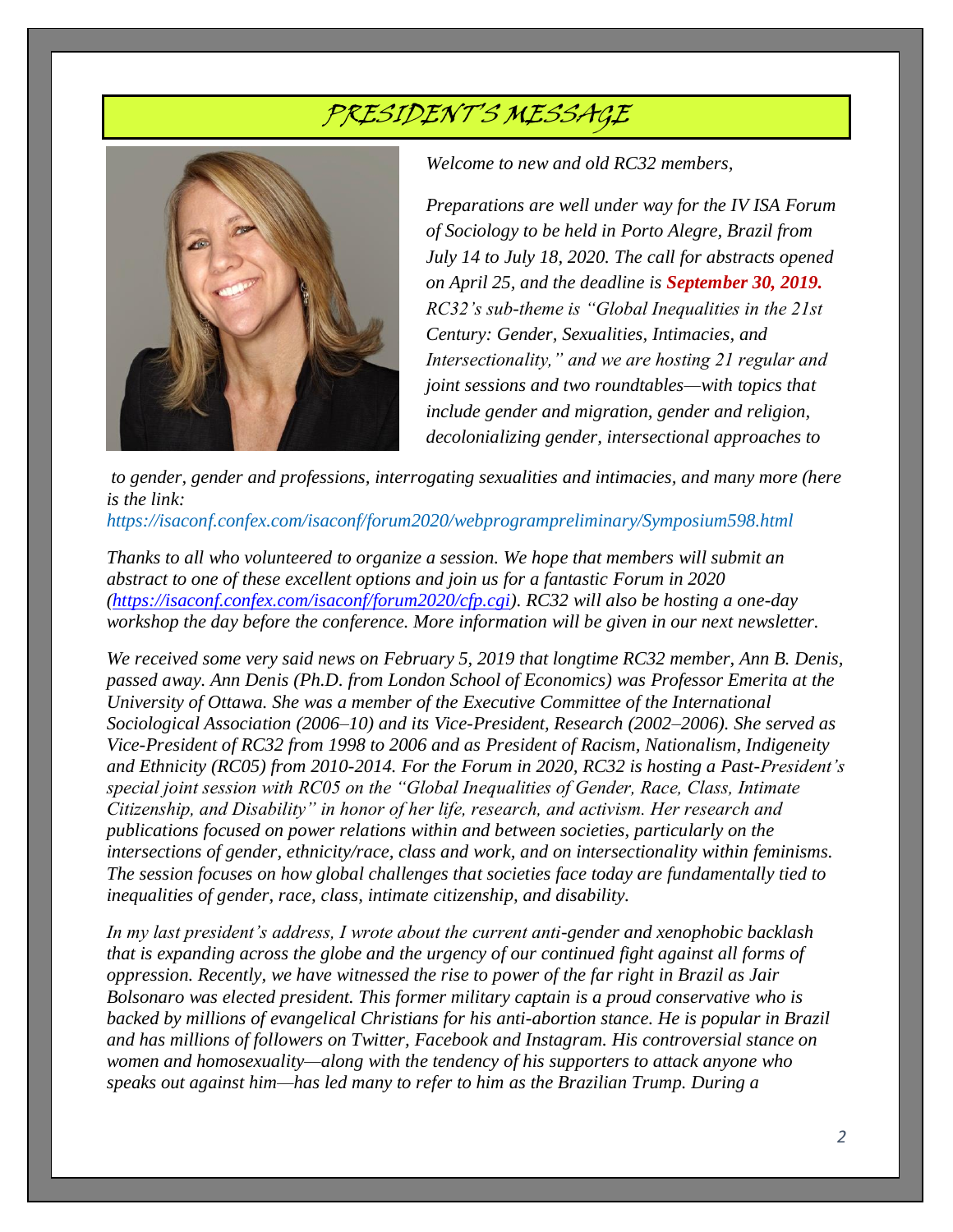*parliamentary debate in 2014, Bolsonaro infamously addressed Deputy Maria do Rosário, telling her that he would not rape her because she was too ugly and did not deserve it. Later, Bolsonaro told an interviewer that having a daughter, his fifth child after having four boys, was a "weakness." He said that spanking a son who showed signs of being gay was the best technique that parents could use to ensure that the son would grow up as a proper man.*

*Jair Bolsonaro is a crusader against "gender ideology." His stance can be traced back to 2011 when Brazil's Supreme Court recognized same-sex unions. At this time, Bolsonaro led a social movement to ban educational materials created by the Ministry of Education to be circulated in the school system as a pedagogical tool to fight violence and discrimination against the LGBTQI population. Bolsonaro dubbed these materials the "gay kit" and stoked a moral panic that they posed a threat to the "natural" sexual binary, to children and to the Brazilian heterosexual family. Given the 2020 Forum's location in Brazil, our Presidents-Elect—Marlise Matos Almeida and Solange Simoes—are organizing a special RC32 session that will discuss the radical changes in gender policies and politics for women and LGBTQI peoples in Brazil, and in Latin America more generally. It will be important to continue these discussions and link them to activism as a way to support those who are experiencing violence and oppression in Brazil and in many other parts of the world.*

*We look forward to your participation in the 2020 Forum!*

*Warm wishes for the months ahead,*

 $m_{ul}$ o $\leq$ 

*Melanie Heath*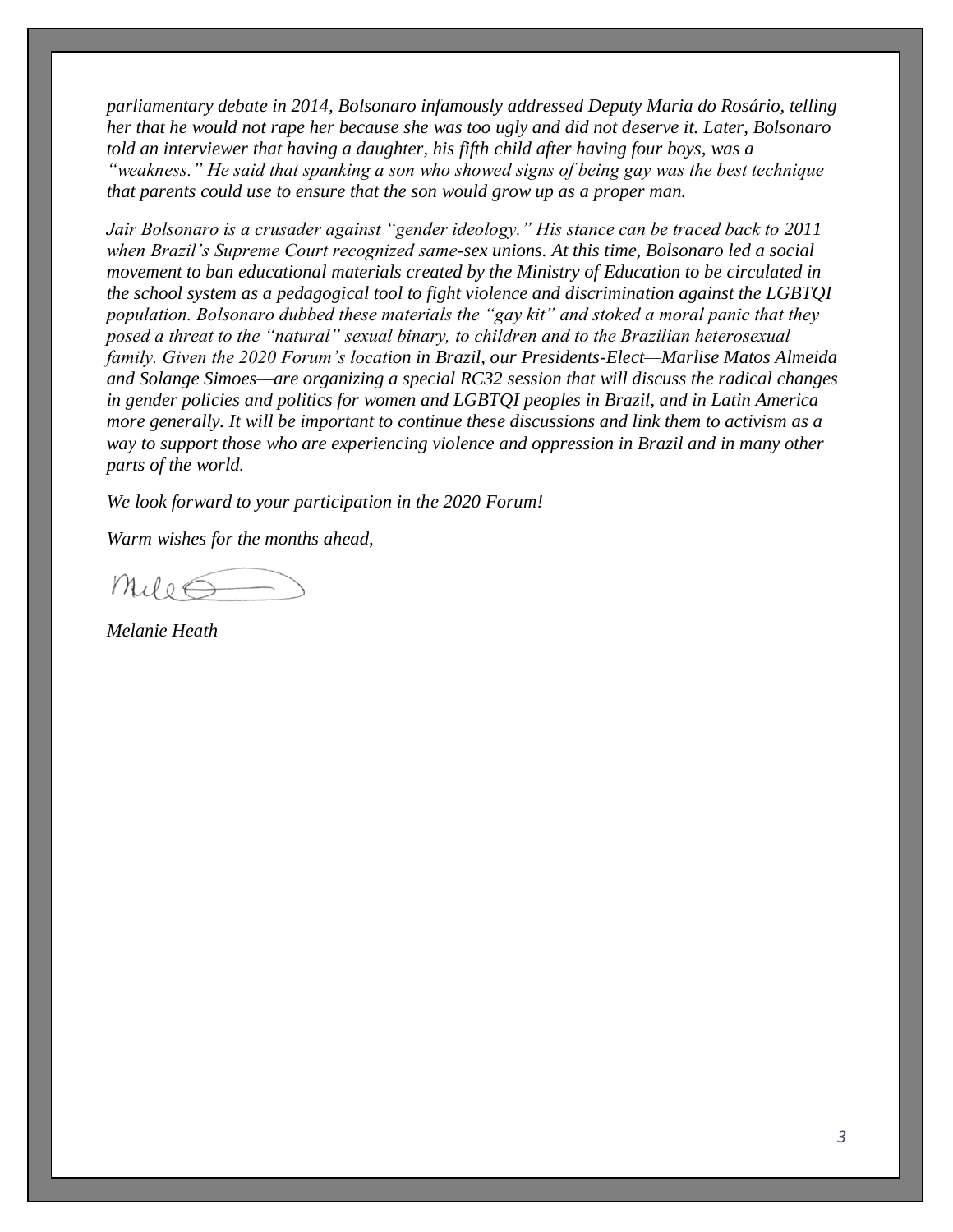## MINUTES : RC32 BUSINESS MEETING

*International Sociological Association World Congress Toronto 2018 Toronto, July 19 2018 17:30 pm – 19:20pm*

*Presiding: Akosua Adomato Ampofo Co-President RC32 Minutes: Solange Simões Secretary-Treasurer* 

*Attending: Akosua Adomato Ampofo, Melanie Heath, Evangelia Tastsoglou, Margaret Abraham, Ishani Deb, Aiko Ikemura Amaral, Sara Merlini, Hara Bastas, Veronica Montes, Roberta Villalon, Erika Marquez, Susan Lee, Chrysanthi Zachou, Selda Tuncer, Ana Vidu, Consuelo Corradi, Elisabetta Ruspini, Gul Baloch, Jan Marie Fritz, Izabella Korbiel, Anna-Britt Coe, Tayo O. George, Anat Guy, Maksuda Sultana, Stevi Jackson, Burcu Senturk, Funmi Bammeke, Omobolantw Amaike, Ana Luisa Campanha Nakamoto, Manashi Ray, Diana T. Veloso, Corinne Delmas, Marine Delaunay, Zara Saeidzadeh, Jeff Hearn, Margaret Kely, Paula Campos Pinto, Valentine Moghadam, Mangala Subramanian, E. Segal, Marcia Texler Segal, Vicky Demos, Dee Smythe, Agatha Eguavoen, Chioma Daisy Onyige, Rhoda Reddock, Ann Davis, Guiomar M. Alonso, Esther Oliver, Marta Soler-Gallart, Rashalee Mitchell, Paulina Garcia Del Moral, Myrna Dawson, Linda Christiansen-Ruffman, Catherine Holtmann, Camilla Gaiaschi, Vaida Tretjakova, Zachary Palmer, Vasundhara Kaul, Pruthi Krishman, Abha Chauhan, Tanaka Sigeto, Fumiya Onaka, Kezia Batisai, Tinka Schubert.* 

*I. Welcome. Co-President Akosua Adomato Ampofo,* 

#### *II. Co-Presidents Report /Council Report*

*- The report by co-presidents Josephine Beoku-Betts and Akosua Adomato Ankofo was presented by Akosua Adomato Ankofo. (See report in RC32 Newsletter Fall 2018)*

- *III. Secretary-Treasurer Report - Solange Simões (See report in RC32 Newsletter Fall 2018)*
- *IV. Newsletter' Editor Report - Nazanin Shahrokni (See report in RC32 Newsletter Fall 2018)*

#### *V. Brief Reports from Regional Representatives*

 *- Africa: Current Representatives - Agatha Eguavoen (Nigeria), Tayo O. George (Nigeria) and Past Representative - Chioma Onyige (Nigeria)*

*They reported on the difficulties met by some RC32 members from Africa to get a visa to travel to Toronto and suggested that action should be taken to prevent a similar situation happening in the occasion of the next World Forum in Porto Alegre, Brazil. They also spoke about the need to increase the number of regional representatives from Africa (only 2 currently), and the need for*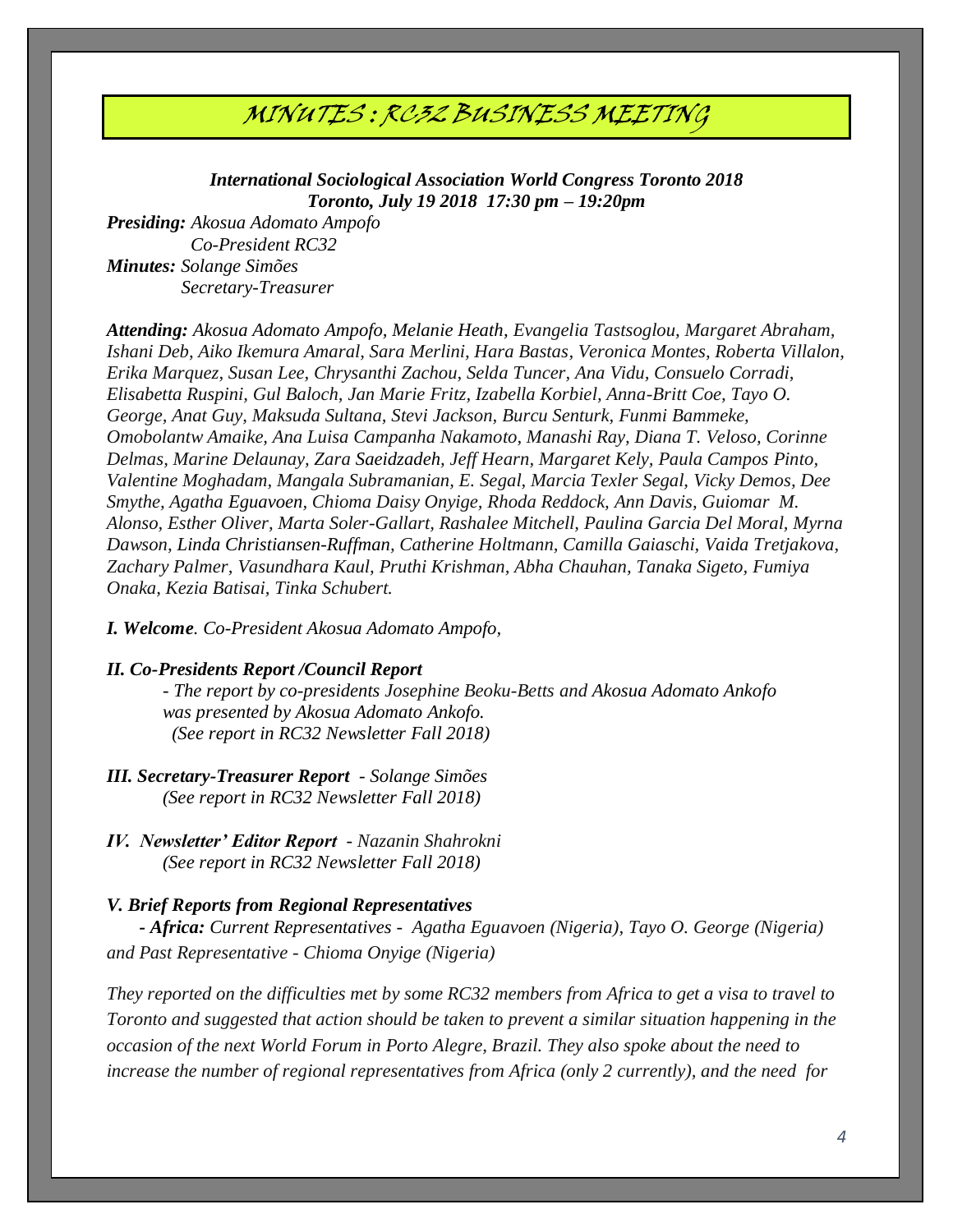*more financial support for African members' participation in the ISA world congresses and forums.*

 *- Europe: Chryssanthi Zachou (Greece) raised the issue that the classification of Greece by ISA as an "A country" was not consistent with the need for support for participation, especially by students.*

*VI. Special tribute to Margaret Abraham, ISA President 2014-2018 and RC32 Co-president 2006-2010.* 

 *- Tribute and gift presented by Akosua Adomato Ampofo and Melanie Heath.* 

 *- In her remarks, Margaret Abraham thanked RC32 members pointing out that "It takes a village" and that "It is not where but who you travel with".* 

#### *VII. Junior Scholar Competition*

 *- In the name of the Junior Scholar Award Committee (Manisha Desai, Melanie Heath, Nazanin Shahrokni), Melanie Heath presented the winner, Aiko Ikemura Amaral, from Brazil, with the award for her contribution to the study of migration and the intersectionality of gender and race.*

 *- Susan Lee, representing Sociologists for Women in Society's International Committee, presented the junior scholar with a US\$500 travel award and a gift membership to SWS.*

*VIII. Statutes. Discussion and vote in block of the proposed changes to the following articles: - Article I. Add: "In 2018 was further changed to Women, Gender and Society".*

*- Article II. Add (words in boldface): "On-going information exchange among members is achieved through the newsletter and Facebook which are produced at regular intervals -at least two issues of the newsletter per year- and disseminated to members".* 

#### *- Article IV. Membership.*

*- i: Change the language to: "Regular members will be individuals who are paid members of both RC32 and ISA"*

*- ii: During the discussion about the payment of fees by affiliated members (which can not be processed by ISA), members reiterated the need to keep the affiliated members category despite the issue brought about by the fact that we do not currently have a separate bank account to collect their fees. Margaret Abraham did not recommend opening a bank separate bank account for RC32. Solange Simões informed that former Secretary-Treasurer Bandana Purkayastha was consulted and also did not recommend opening a bank account.Akosua Adomato Ampofo proposed that Article IV ii is left as it is and that the Board will see how to solve the practical issue of fee collection for affiliated members.*

*- iv: Change to: "to pay RC32 and ISA dues to the ISA secretariat for a four year period in a timely manner or to seek an exemption from dues by application to the RC32 Secretary-Treasurer (see By-Laws for more information)".* 

*- Article V. RC Board*

 *a. Add: "Chair/co-Chairs is used when communicating with RC32 and President/co-*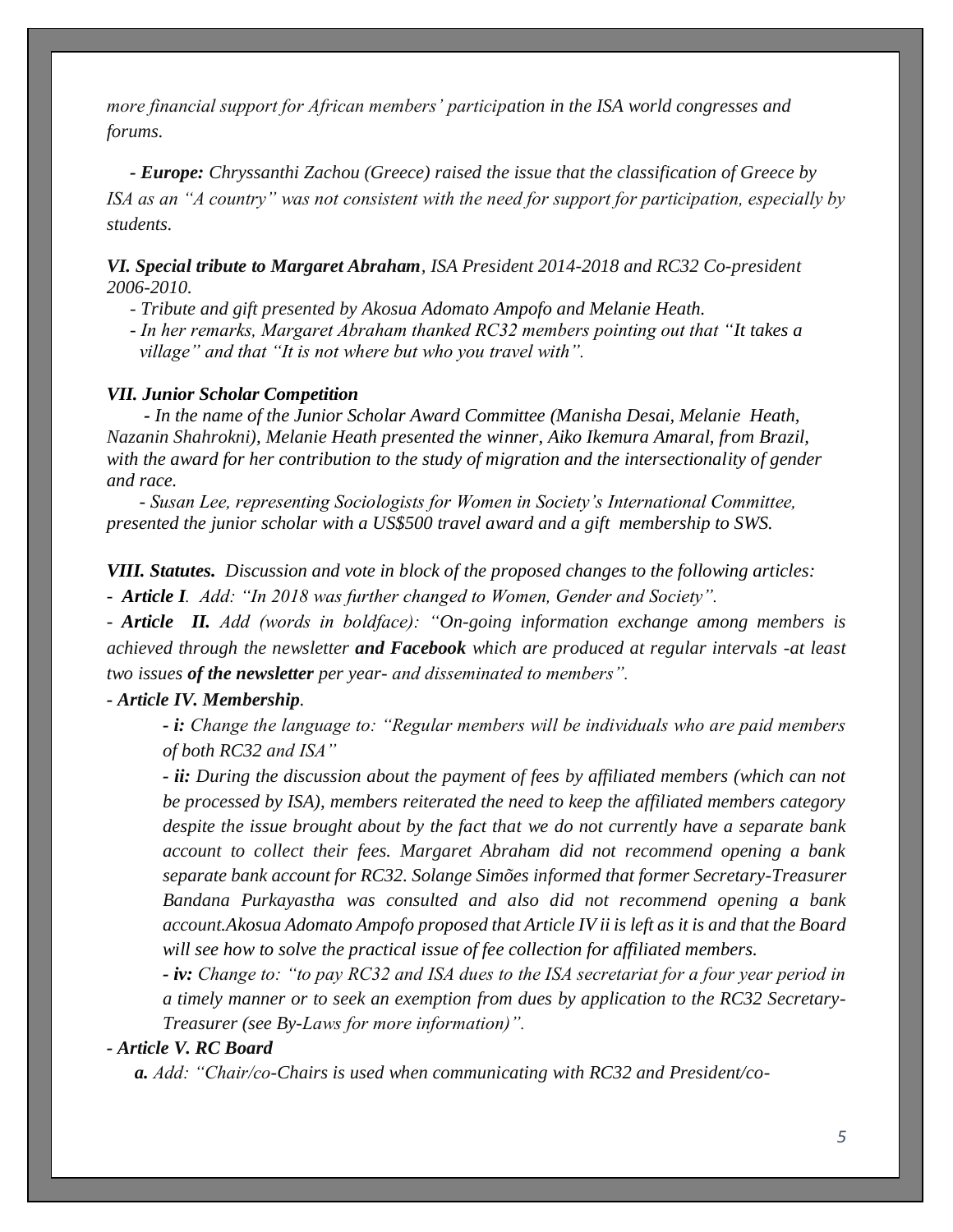*president is used when communicating with ISA and other RCs"*

- *b. ii. Change to: "Regional Representatives. One to four regional representatives shall be elected to reflect as far as possible the varied regions of the world. Regional representatives have a limit of not more than two for one country".* 
	- *- In the discussion it was pointed out that the website should be corrected to state 4 members from Africa (it says 2 members).*

*c. Change language to: "Each member of the Board must at all times be in good standing of the ISA and RC32".* 

*d. Change to: "Any member of the Board, other than the Chair, who does not carry out the basic functions of board membership, or offer appropriate reasons for a temporary inability to do so, shall, after a period of 6 months' notice given by the Chair after consultation with the other officers be deemed to have resigned and shall be notified by the Chair. In the case of a Chair who does not carry out the basic functions of board membership, or offer appropriate reasons for a temporary inability to do so, shall, after a period of 6 months' notice given by the Secretary/Treasurer after with the other officers be deemed to have resigned and shall be notified by the Secretary/Treasurer.* 

### *- Article VI. Electoral Procedures*

*- Add new c: "The Nominations and Elections Committee shall be chaired by the Past Chair/s, and include two other members, who are not current members of the Board, and will also not be eligible for nomination to the Board. The committee is responsible for preparing the list of nominations for RC32 officers and other Board members and for conducting the elections."* 

*- d: Change current c to d and change 10 weeks to 5 weeks before the elections day for a nomination form to be sent out to all regular and affiliated members.* 

*- Add a quorum for elections: 15% of members in good standing.*

*- e: Add: "Nominations for Regional Representatives may be made from the floor at the Business meeting, if supported by three members and the RC 32 Board, and if made with the consent of the candidates."* 

 *i: Change to: "A member may be a candidate for only one office".* 

*- f: Change to: "Efforts should be made by the nominations committee to reflect the international nature of the membership."*

*- g: Change to "The Chair of the Nominations and Elections Committee shall prepare a ballot listing all nominated candidates (and their normal country of residence) for each position on the Board. In case of more than one nomination for the same position, the nominated candidates shall be listed in alphabetical order. The ballot shall be sent to all regular and affiliated members of RC32 by electronic mail at least five weeks before the Election Day, Election Day will be no later than two weeks before the beginning of the World Congress."*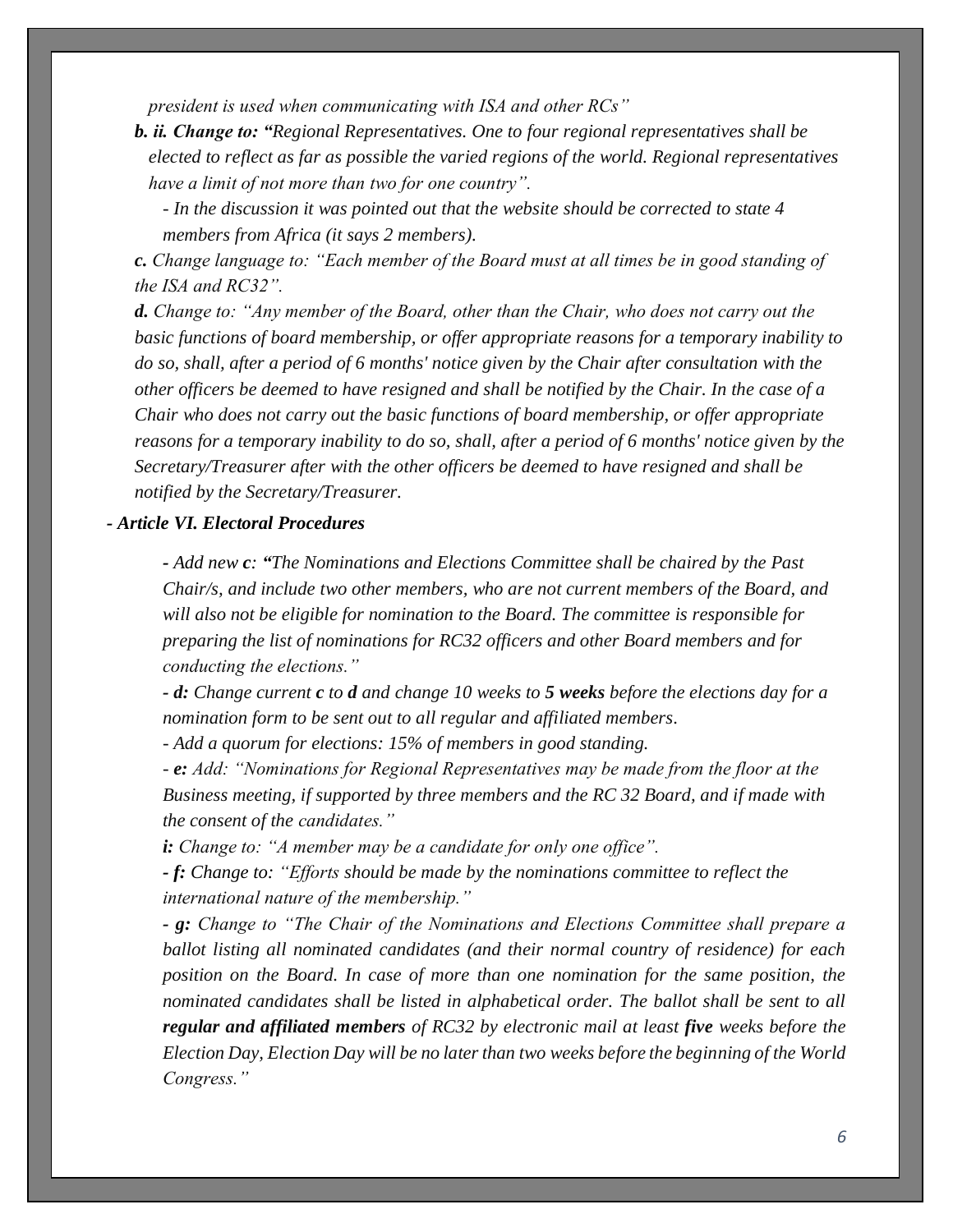*- e: Add: "Elections shall be by secret electronic ballot".*

#### *- Article VII. Responsibilities and Duties of Officers*

#### *Add:*

*v. Plan business meeting and share agenda.* 

*v. Prepare handing over notes for in- coming Chair(s)*

*vi. Prepare ISA mandated reports in collaboration with the secretary and submit these to ISA* 

*vii. After consultation with the Board, take final decisions on all RC32 grants* 

*c. Add iii: "Works in cooperation with other officers to carry out RC32 activities,* 

*including the organization of Roundtables for the Congress and Forum."* 

*d. Secretary (separating the position of secretary and treasurer)*

### *Add:*

*iii. Communicates with successful applicants and prepares reports on the successful applicants travel grants for the attention of the Board and ISA.* 

*iv. Keeps an institutional memory of RC32 history and procedures.* 

#### *e. Treasurer*

*i. Treasurer receives dues from affiliated members and maintains financial records and funds, as well as an up-to-date membership list. The treasurer requests regular updates of membership information from the ISA Secretariat and the transfer from the ISA of the dues collected from regular members, at least twice a year and updates the Secretary and Chair/s accordingly.* 

*ii. A prepared statement of financial affairs shall be given by the Treasurer to the Board annually and to the Business Meeting held every two years during the ISA World Congress and ISA World Forum. The Treasurer must be discharged of her/his financial responsibilities by the Business Meeting held during each ISA World Congress. This report will be published in the newsletter following the World Congress or Forum.* 

*iii. Prepares the processing of travel grant applications in collaboration with the Chair* 

### *f. Newsletter editor*

*i. Delete: The incumbent needs to have institutional support such as secretarial and emailing services* 

#### *h. Regional Representatives: Will take an active part within their region to:*

*v. Change to "Identify new issues and creative lines of inquiry for further comparative research on women, gender and society."*

#### *Add*

*vi: "Contribute to the RC-32 newsletter news on Women, gender and Society from their region"* 

*vii. Maintain lists of researchers on Women in Society, as well as of topics of interest in their region that may contribute to RC-32. Maintain lists of institutions (universities, departments, research organizations, etc.) that may support RC-32.*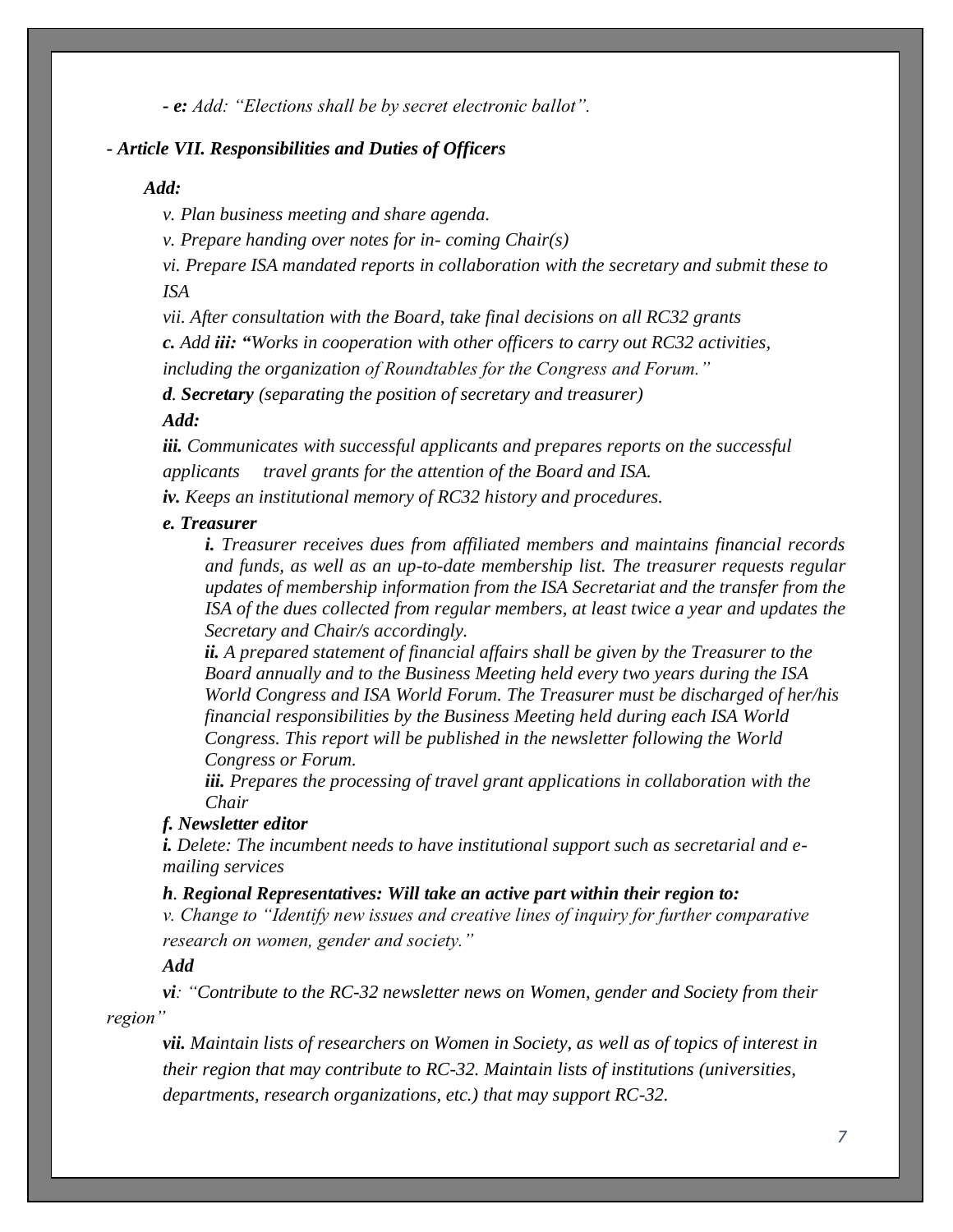#### *- Article VIII. General Business Meeting*

*a. Change to "A general meeting of members shall be held once every two years at the ISA World."*

*b. Change to "Announcement to the General Business Meeting shall be made to the members at least two months in advance, together with a tentative agenda of business."* 

## *- Article IX. Final Regulations*

*c. Change to a general statement about having an archive without specifying where. Proposal: New Board to plan how to organize the archive; contact past presidents*

#### *BY LAWS*

#### *Changes:*

*- 'Category A' countries, XXX for category B countries and xxx for category C countries, as defined by the ISA (except for student /unwaged members)* 

*- xxx\$US (or Euros) for four years for student members from 'Category A' countries, XXX for category B countries and xxx for category C countries, as defined by the ISA (except for student /unwaged members)* 

#### *Add:*

*Dues are paid to the ISA Secretariat.* 

*The dues for the different types of membership shall be fixed by the Board of the Research Committee at each Congress and shall be specified in the By- Laws to the present Statutes. RC32 strives to facilitate the participation of women from soft currency countries. on a case by case basis upon application to the Chair who will consult with the Board.* 

*Transitional provisions: the changes in these statutes, if adopted, shall come into effect from the date after the Business meeting at which they shall be voted on. All changes to elected positions will be effected from the next round of voting* 

*IX. Nominations/elections for vacancies – Evangelia Tastsoglou,past president and chair of nominations and election committee.*

*- There will be a by-election for vacancies*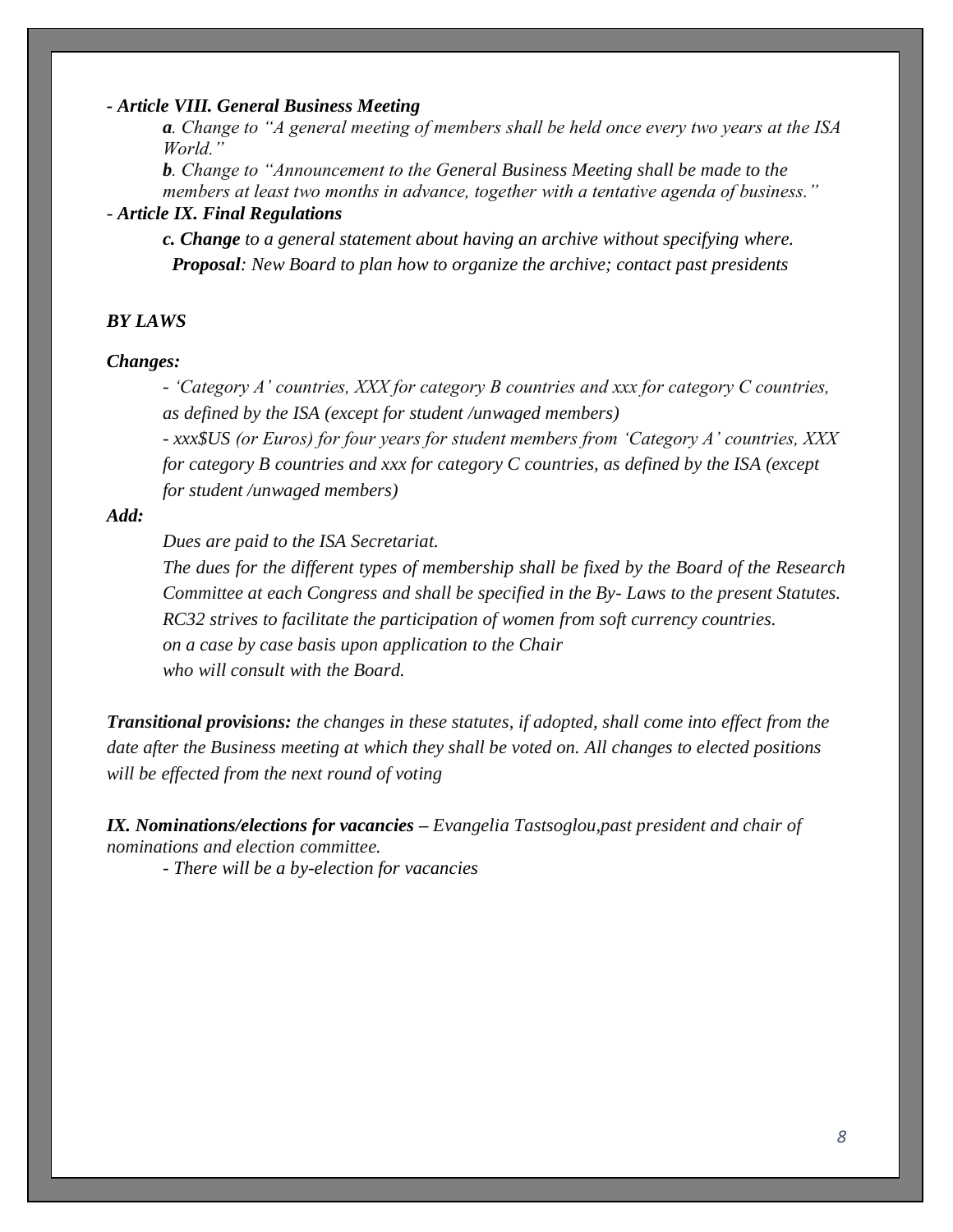# IN MEMORIAL – CYNTHIA JOSEPH

## *Remembering Cynthia Joseph (ISA-RC32 President Elect 2014-2018)*

*by Margaret Abraham and Evangelia Tastsoglou*

*The untimely demise of a dear colleague and friend, Cynthia Joseph, ISA RC32 President Elect (2014-2018), and President (to have been for the term 2018-2022) was a great loss to many of us. However, we can celebrate her life as a person, a scholar and as an active member of ISA RC32 who was always willing to be a part of the team, contribute and collaborate in building a strong and inclusive ISA-RC32.* 



*We (Maggie and Evie) had known Cynthia for several years and developed both a professional relationship and a friendship, as did many of us in RC 32.* 

*I (Maggie) got to know Cynthia Joseph in 2006 in Durban when she joined the International Sociological Association - Research Committee on Women in Society (ISA-RC 32) and asked her if she would consider standing for RC32 regional representative and she kindly agreed. Over the years Cynthia represented RC 32 in several capacities as elected Regional Representative Board Member (2006-2010), Newsletter Editor (2012-2014) and President Elect (2014-2018).* 

*I (Evie) too met Cynthia at the conference in Durban (2006). It was after Durban that we started identifying common research interests, making plans for joint research and co-organizing a session for the Women's World 2008: The 10th International Interdisciplinary Congress on Women that was held in Madrid, Spain in July 2008. Our first jointly organized session was on "Migrant Women in the Global Economy: Labour, Identities and Diasporas". It was a successful venture that we thoroughly enjoyed. Madrid inaugurated some long happy traditions of jointly organized RC 32 and other conference sessions and ISA and other conference city explorations.* 

*Maggie, Evie and Cynthia shared research interests in the areas of social justice, gender, ethnicity, and migration. We were particularly interested in Cynthia's work on theories and practice of identity, gender, ethnicity, and difference in education. Her work also provided a nuanced explanation of the multi causal factors that contribute to inequality issues in education, while offering valuable alternatives in addressing education, especially given the complexities that define and redefine ethnicity and politics within multiethnic societies. Readers got important sociological insights on the processes and outcomes that Malay-Muslim, Chinese and Indian girls experience within and beyond the school system in contemporary Malaysia. The cultural and structural barriers were well articulated, as were the implications of positionalities based on the*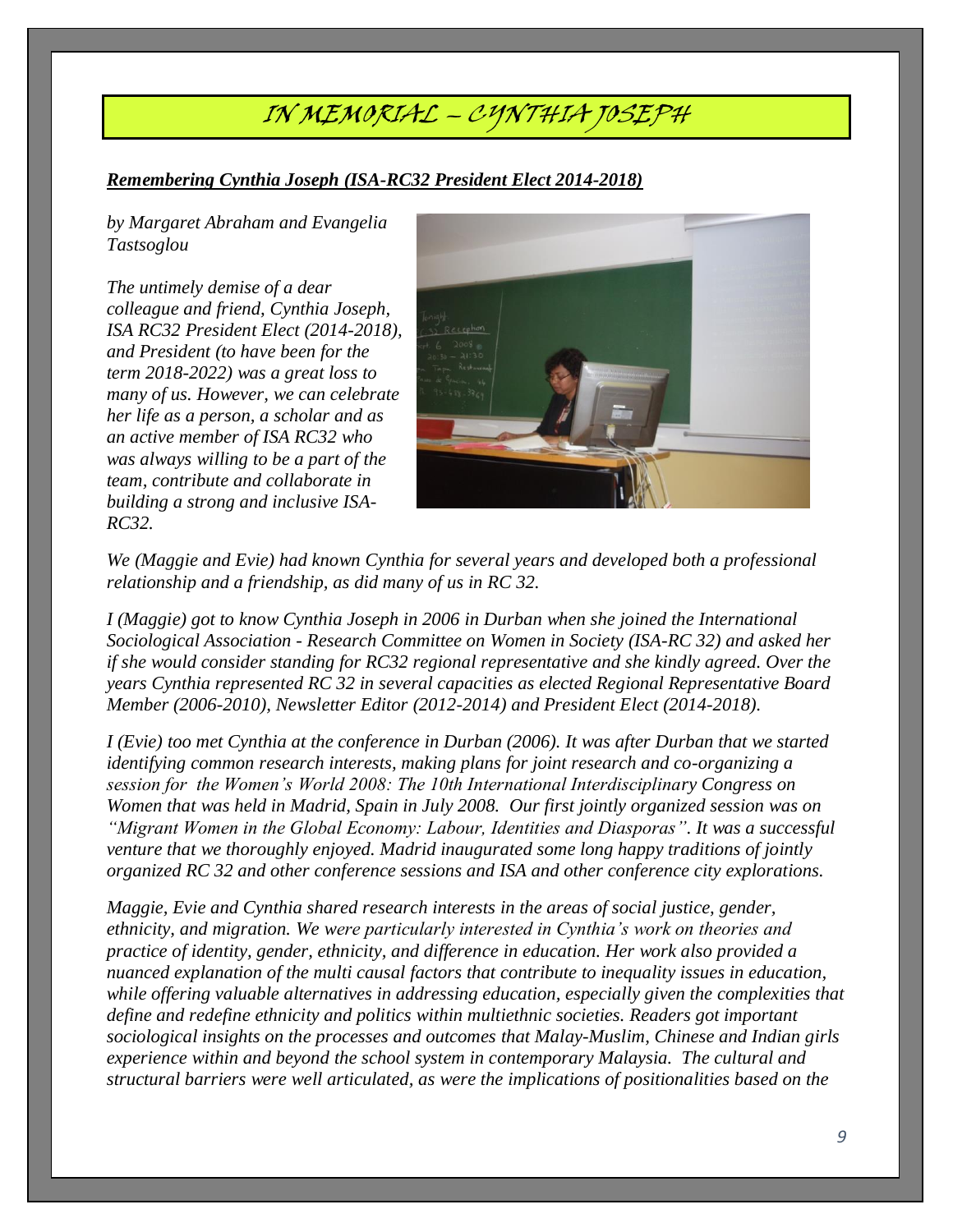*intersections of gender and ethnicity. Cynthia offered valuable alternatives in addressing education, given the complexities that define and redefine ethnicity and politics within multiethnic societies. Her work makes an important contribution to the fields of Ethnic/Cultural Politics, Social Stratification and Social Inequality, Gender Studies and the Sociology of Education. Her scholarship also contributes in important ways to both Post-Colonial Studies and South East Asian Studies. Cynthia had published in various journals including Race, Ethnicity and Education, Pedagogy, Culture and Society, the Journal of Intercultural Studies and Current Sociology. I (Maggie) used her work in my course on Public Sociology and she was also invited to work on a joint research project. Her recent book publications include: Growing up female in multi-ethnic Malaysia by Cynthia Joseph (Routledge 2014) and Equity, Opportunity and Education in* 



*Postcolonial Southeast Asia edited by Cynthia Joseph and Julie Matthews (Routledge 2014).* 

*For me (Evie), our ISA World Congress experiences at Gothenburg provided a theme for our explorations from that point on. After a friendly Swedish policemen stopped us on the road repeatedly for no apparent reason, speaking to me in Swedish and not accepting the obvious truth that I could not understand the language, at the same time treating Cynthia as nonexistent, we were revamped the mischievous "Thelma and Louise". Cynthia figured out what was going on immediately. Incredulous, I heard her interpretation* 

*and it took me a long time to digest the veracity of it. It seems the kindly police were assuming I was the trafficker and Cynthia, a woman of colour, my victim.* 

*We both had the opportunity to work with Cynthia on the RC 32 Board. Cynthia Joseph was an exemplary RC32 board member. She played a key leadership role in RC32 by contributing though her research, organizing meetings, presenting at conferences, building institutional capacity and by encouraging collaboration among researchers at the national, regional, and international levels and was highly respected by the membership. She presented at the World Congress in Durban in 2006. Cynthia also presented at the ISA World Forum in Barcelona, Spain in September 2008. Clearly, Cynthia made a very valuable contribution as a regional representative and newsletter editor on the ISA-RC32 Board. She was active in organizing in 2010 World Congress in Gothenburg and participated and organized session for RC32 in 2014 World Congress in Yokohama, Japan. We remember how very happy she was at the outcome of the ISA 2014 elections. Always generous and thoughtful, Cynthia's active participation helped promote RC32's work, particularly in addressing social injustices and gender inequality, building research partnerships, and promoting research, activism, and policies concerning women's rights throughout the world.*

*Cynthia came to Canada a year after Sweden: she became a visiting scholar at the Ontario Institute for Studies in Education, University of Toronto, but also explored other parts of Canada. An Avid traveler she went on her own travel adventure in Banff in the winter of 2011. She visited Saint Mary's University, in Halifax in June 2011 and participated in an expert meeting and workshop on migration that I (Evie) organized. In July 2011 She explored the city of Ottawa for the Women's Worlds Conference where we were co-organizing another workshop. Since*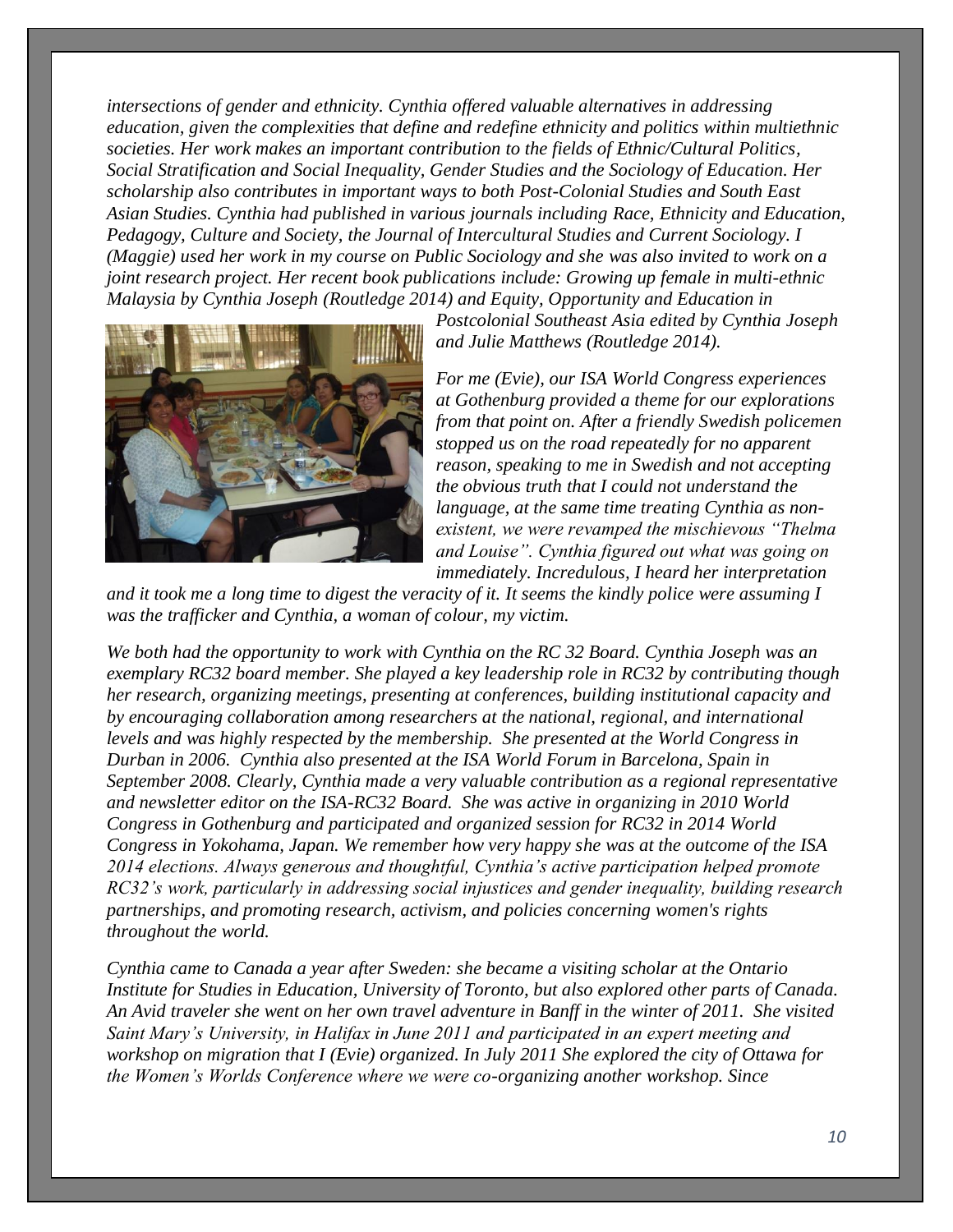*Gothenburg, both Cynthia and I always laughed conspiratorially upon coming across police. Even now, I can hear her clear, resonating laughter in my head any time I see police, but also her prompting to explore, dare, go beyond and question. Cynthia came to Halifax once more, in the fall of 2011, for a personal and more quiet visit.* 

*When I (Evie) was overwhelmed by an incredibly high number of sessions and workshops in RC 32 for Yokohama, Cynthia helped me a great deal in organizing the RC 32 program. She was the incoming RC 32 President Elect, a fact about which she was thrilled and took very seriously. In Yokohama we shared accommodations and this time Thelma and Louise travelled with a bunch of other women exploring Yokohama, but also Kyoto and Tokyo. I will never forget the evening when six of us, RC 32 members and friends with origins in five different countries slept on tatamis in the same room of an odd ryokan. Cynthia was adamant in exploring a bamboo forest and river in the vicinity which some of us did a couple of days later.* 

*I (Maggie) enjoyed working with Cynthia Joseph. She had a strong work ethic and gave generously of her time to colleagues and friends. During several common conferences, Cynthia and I enjoyed taking time out to visit a museum or two, when possible. Even when times were tough with her illness, Cynthia tried to stay strong, still tried to continue to do some work, especially in relation to her research student supervision and publications. We would chat via skype once in a while.* 

*Cynthia was very close to her mother and mentioned how immensely grateful she was for the unconditional love and care that she received from her mother. Cynthia deeply appreciated her family, a group of church friends, the parish priest and friends over the years who continued to be supportive and caring. Cynthia's untimely demise will be a loss for ISA – RC32 and Monash University, to her friend and family. She will be missed by her family and friends but her legacy will continue.*

*It was just two months ago prior to her passing that that Cynthia and I (Maggie) then ISA President, communicated. I was going to meet her during my site visit to Melbourne in December 2016 to for the XX ISA World Congress. We were both excited at the thought of meeting in Melbourne. It was hard to believe when I arrived that Cynthia would not be there and that we would not get to talk about RC32, ISA or go down memory lane about sociology, education, the importance of diversity, family, friends or her discovery of a love for modern art on a trip to Spain!*



*Both of us (Evie and Maggie) were sad that Cynthia Joseph could not be at there for the XIX ISA World Congress in Toronto, Canada nor serve as ISA RC 32 President for 2018-2022. It still feels very unreal to have organized a RC 32 panel in her honor in Toronto, after so many sessions that Cynthia organized or co-organized for all the ISA conferences since 2006. However, we are grateful that prior to her demise, Cynthia was able to communicate how proud she was of being involved with RC32 and also to know how much that SHE, Cynthia Joseph, meant to us in ISA-RC32. We are*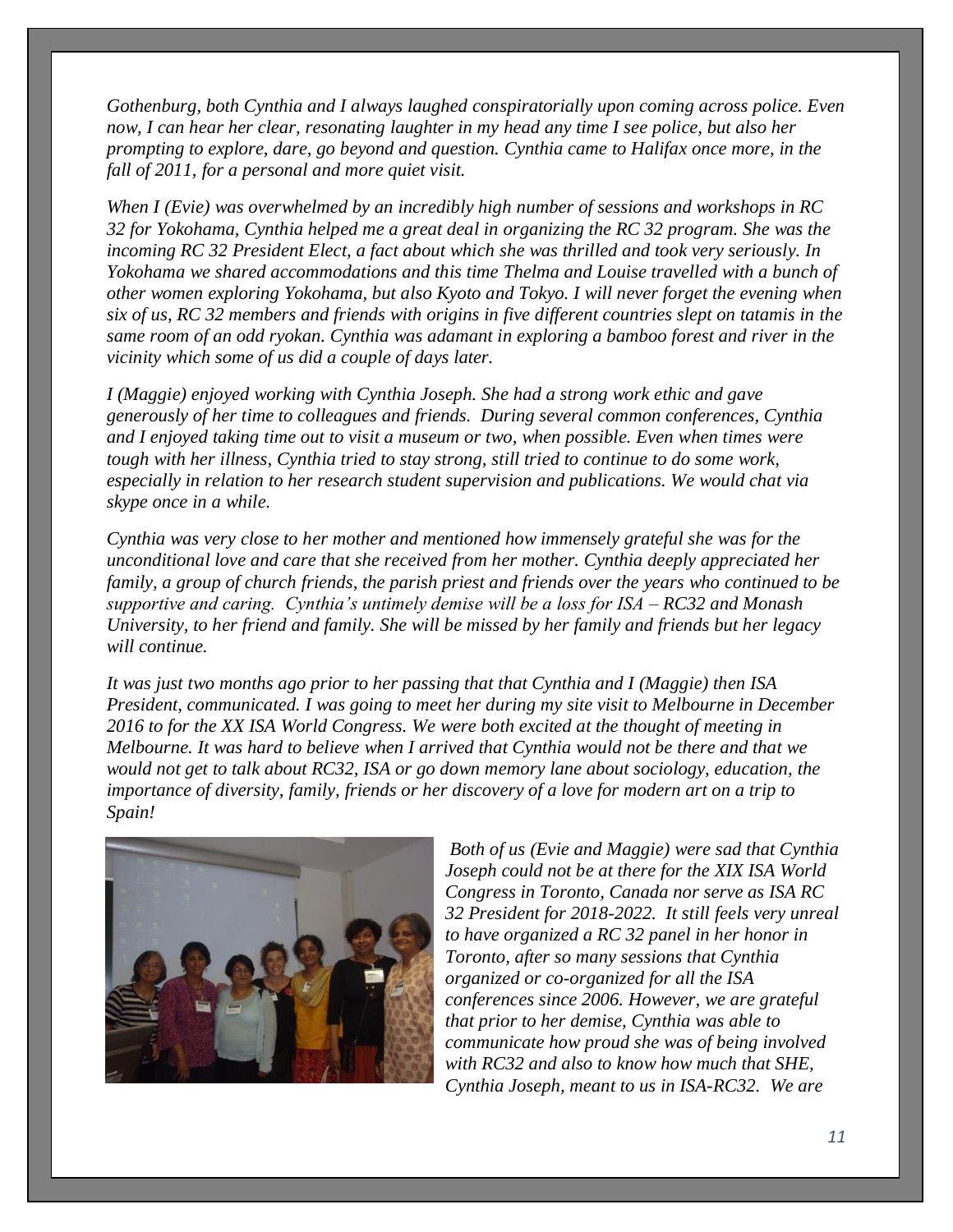*also so pleased and know Cynthia too would be very happy that RC 32 is in excellent hands under the leadership of Melanie Heath, the current RC 32 President (2018-2022) and that the XX ISA World Congress of Sociology in 2022 will be held in Melbourne, Australia!*

*Margaret Abraham President, International Sociological Association (2014-2018) ISA Vice President Research (2010-2014) RC32 President (2006-2010) Professor of Sociology, Hofstra University, USA Email: [margaret.abraham@hofstra.edu](mailto:margaret.abraham@hofstra.edu) [http://margaretabrahamonline.com](http://margaretabrahamonline.com/)*

*Evie Tastsoglou ISA Executive Committee Member (2014-2018) RC 32 President (2010-2014) Professor of Sociology, Saint Mary's University Halifax, N.S., Canada Email: [evie.tastsoglou@smu.ca](mailto:evie.tastsoglou@smu.ca) <http://www.smu.ca/academics/departments/sc-faculty-staff-profiles-evangelia.html>*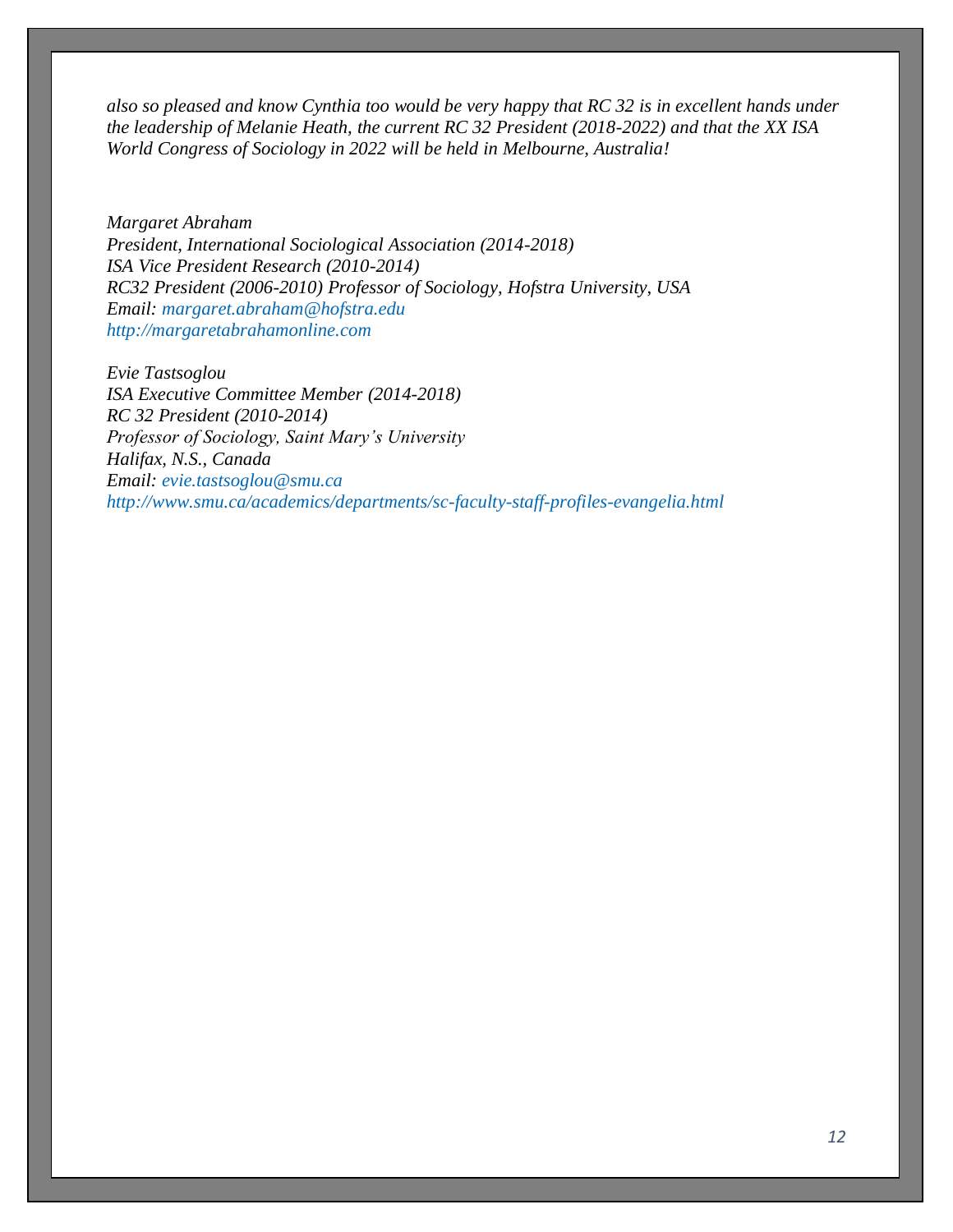# IN MEMORIAL – ANN B. DENIS

*by Jaya Peruvemba, Regional Representative, Canada*



*Dr Ann B Denis passed away suddenly on February 5, 2019. Her death has left a huge void in the feminist community as well as at a personal level to her many colleagues and friends. The number of people she touched with her dedication, and commitment to so many causes as well as her unflagging enthusiasm and mentorship and cheerful and positive spirit were so many in the community both in the academic community as well as the wider community especially in Ottawa.*

*Ann Denis was a professor emerita at the School of Sociological and Anthropological Studies after retirement in 2009 She first started teaching at the University of Ottawa in 1973. She was* 

*active and taught and mentored numerous batches of students. She was engaged and collegial and remained very actively involved in the life of the university and the School of Sociology and Anthropology where she had been faculty even until the end. She served as Chair of the department on more than one occasion*

*Her research and publications focused on power relations within and between societies, particularly on the intersection of gender, ethnicity/race, and class with work, and on intersectionality within feminisms. She contributed through multiple conferences, organizing sessions, as well as presenting numerous papers, scholarly journal publications and books, throughout her illustrious career.* 

*Dr. Denis was an integral and active member of the Canadian Sociological Association (CSA) for decades serving within the Executive Committee as President (1996), on the Status of Women Subcommittee, and as representative to the International Sociological Association. Dr. Ann Denis was a member of the Executive Committee of the International Sociological Association (2006– 10), its Vice-President, Research (2002–2006) as well as was on the research committees on Women in Society (RC32), and Racism, Nationalism, Indigeneity and Ethnicity (RC05).* 

*Dr. Denis received the Outstanding Service Award from the Association in 1999. She and, Dr. Linda Christiansen-Ruffman, established CSA's Feminist Sociology Research Cluster as well as the Inter-disciplinary feminist sessions at Congress. She was a very dedicated and passionate scholar and sociologist who was an active member of the Canadian Sociological Association, The International Sociological Association. She will be deeply missed this year and in years to come, both within the CSA and with the other organizations and communities she supported such as the CRIAW/ ICREF (the Canadian Research Institute for the Advancement of Women).*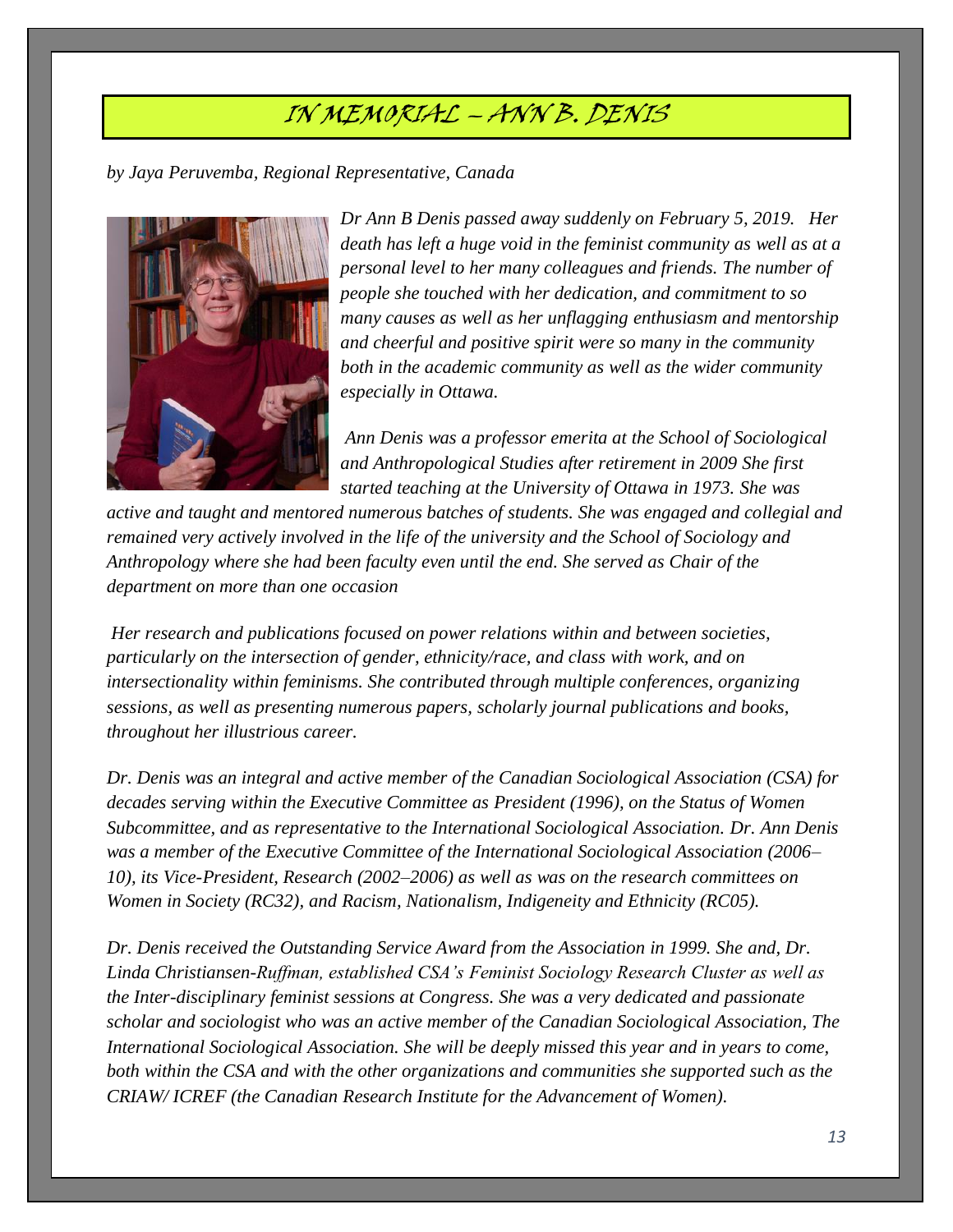## AN OP-ED

#### **Partners in Gendering in Hey-day of Globalization and ICTs** *: Archetypal Case of India*

*by Prof. (Dr.) Bula Bhadra (Ret'd) RC32 Regional Representative Dept. of Sociology, Sister Nivedita University Kolkata, India*

#### *Prologue:*

 *Apparently, new technologies usher new mantras of change and the cyber gurus avow that the digital futures would be very different obliterating many inequalities, including gender inequalities. With pioneering developments in biotechnologies and digitalization an assurance began to loom large that the so-called "umbilical" connection between technology and male prerogative has been finally disengaged. The promises of Information and Communication Technologies (ICTs) generated hopes and aspirations that they will empower women and transform gender relations premised on the virtuality of the cyberspace and the internet's capacity of ending the embodied basis of sex difference. The purpose of this brief write up is to debunk the myth of 'gender neutrality' that digital technology is pure and neutral and hence free from any sexual and gendered implication, taking India as an example. This article questions the disembodied character, neutrality and gender blindness of cyberspace and highlights the deeper point of making women's bodies as the target for commodification and her body parts subject to a virtual male gaze, thus, continually re-erecting a new-fangled gendering process through ICTs in the zenith of globalization. And, in spite of these, the massive literature on both globalization and ICTs paid negligible attention to this particular gendering of new technology and especially in India a culture of silence looms large.*

#### *ICTs, Sex and Porn Industry in India: Partners Forever*

 *Since beginning, India has been one of the favored destinations of pedophile sex tourists from Europe and the United States (The Indian Express, 1997) because of India's relaxed laws and utterly incompetent law-implementation machinery. Multinational tour operators, hotel companies, airlines and travel agencies set up for Goa, Kerala and all over India through Internet. Observing that it would not be possible to block pornography websites on the Internet, an expert team appointed by Mumbai High Court has suggested among other restrictions, the introduction of photo identity cards for users of cyber cafes across the state (PTI, Feb.17, 2002). An American head of an Indian Internet firm caught up in a scandal was released on bail as police interrogated the private school student who filmed the lewd clip with a cell phone camera. A Delhi High Court judge ordered the release of Avinash Bajaj, the head of the eBay-owned [Baazee.com,](http://baazee.com/) who faced charges that he allowed the sale of pornographic material on the Web site (LA Times, Dec 22, 2004). According to the Alexa Ranks or Google trends, Indians are either sex starved or addicted netizens in the world. They are spending more time on porn sites. In India, Alexa rankings, No.1 adult blog "Debonair blog" is at 14th place [\(https://www.xvideos2.com/tags/debonairblog,](https://www.xvideos2.com/tags/debonairblog) accessed January 17, 2009). This was also the number one blog in India and Chennai, Delhi and Mumbai and other top cities in the world where people use Google to search for Sex online. If one surfs there are plenty of Indian Internet sex and pornographic sites. For example, Indian sex webcams is a brand new website offering all sorts of pornographic and sexual content with promises of lucrative proffers. Buy Sex Toys Online in India with best price guarantee. Spice up your bedroom pleasure. There is*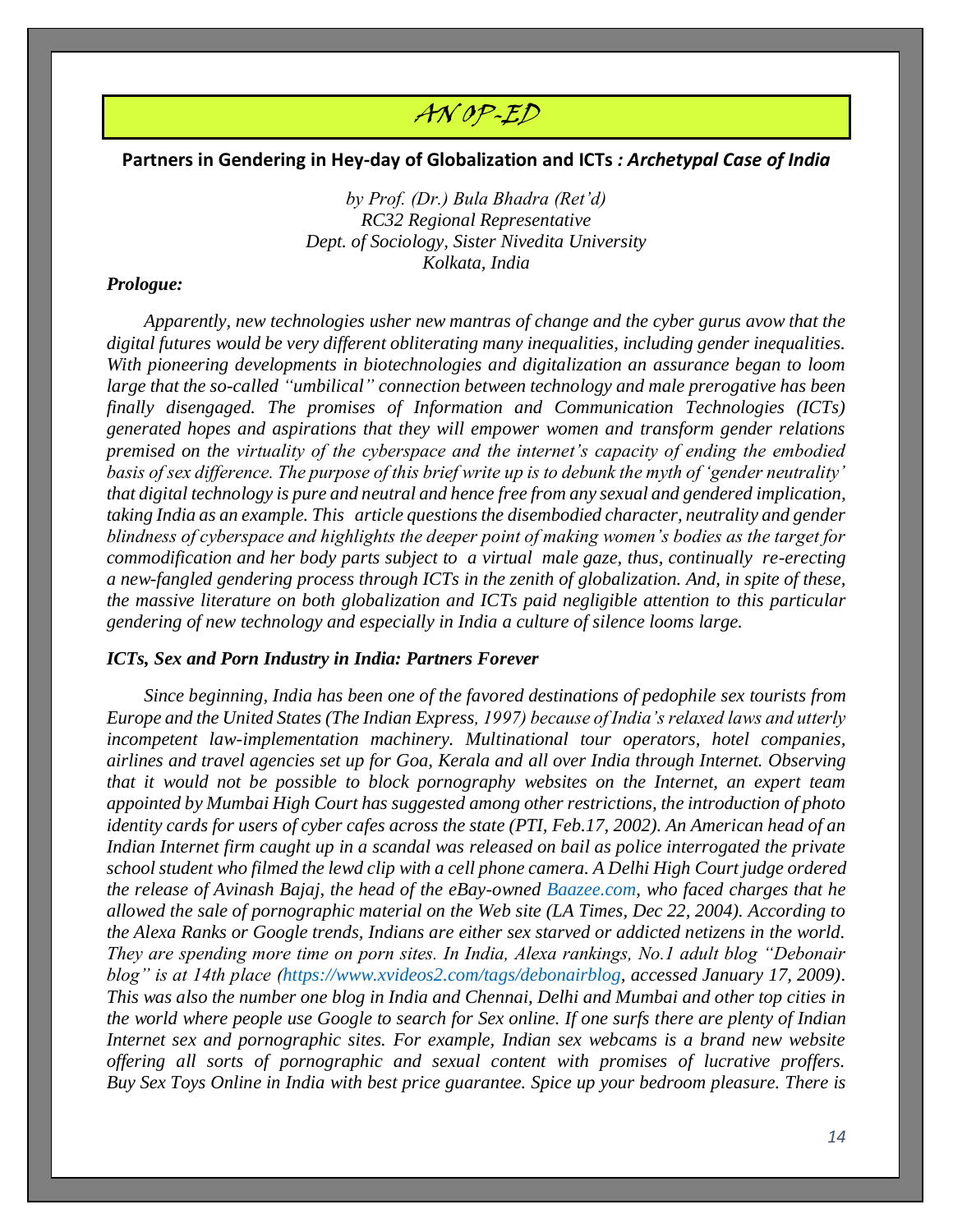*huge discount on every product.[\(http://www.indiansexwebcams.com](http://www.indiansexwebcams.com/) and [https://adultskartindia.wixsite.com/home\)](https://adultskartindia.wixsite.com/home). The top sex sites in India were in the last decade:* 

- ❑ *2. X Board – 21st place*
- ❑ *3. Masala Talk – 25th place*
- ❑ *4. Free sexy Indians – 42nd place*
- ❑ *5. Dadesi Forum – 48th place*
- ❑ *6. Indian Sex stories – 70th place*
- ❑ *7. Adult Friend Finder – 84th place*
- ❑ *8. Masala4 India – 96th place [\(www.indiansexwebcams.com\)](http://www.indiansexwebcams.com/)*

*On February 7, 2012 three Karnataka ministers were captured on television pouring over a phone screen, watching a woman in a petticoat gyrating wildly. They lost their jobs for watching pornography in the precincts of the Legislative Assembly. The incident is a high-profile sample of a definitive reality: porn is pervasive through the Internet across India, easily and freely available, not just too leery politicians but to children and adults in millions of ordinary homes. Google Trends show the search volume index for the word 'porn' doubled in India between 2010 and 2012. With instant Net connectivity and flexible payment options, online porn is increasingly affordable, accessible and acceptable. Seven Indian cities are among the top 10 in the world on porn search, reports Google Trends, 2011. A recent finding by search engine Google showed that seven Indian cities were in the top 10 cities worldwide where the word 'sex' was searched most number of times. Lucknow and Kolkata were ranked number 2 and 3. 1 out of 5 mobile users in India wants adult content on his 3G-enabled phone, according to a 2011 IMRB Survey. Over 47 per cent students discuss porn every day, says a public school survey by Max Hospital in Delhi. Porn tops the list of cyber crimes in India, according to National Crime Records Bureau. Campus porn is a thriving subterranean culture here. Though India has the lowest penetration of smart phones, 10 per cent, among the youth globally, but with email, social networking, chatting, messaging and gaming, it is a device every youth craves for. And now there are even porn applications in smartphones. Imagine a 'pocket' girlfriend or boyfriend, who can strip, talk dirty, and make sexual noises. "There are some 'apps' that can be downloaded on smart phones" and App download data shows the popularity of sex-themed apps on smart phones, apart from the adults-only stores,". With over 50 per cent of all Internet users in the country accessing the web via mobile phones already, as estimated by TRAI, smart phones are the future of anytime-anywhere porn. In 2009 just 10% men watched porn but this year, with smarter access and gadgets, it zoomed to 44 per cent in 2012. Kolkata certainly is getting off the high horse. A city with the least taste for pornography, going by India Today Sex Surveys, is also one of the top seekers of porn online, reports Google trends. [\(https://www.indiatoday.in/magazine/cover-story/story/20120227-pornography-on-the-internet](https://www.indiatoday.in/magazine/cover-story/story/20120227-pornography-on-the-internet-hits-indian-society-sunny-leone-757394-2012-02-18).)[hits-indian-society-sunny-leone-757394-2012-02-18\). T](https://www.indiatoday.in/magazine/cover-story/story/20120227-pornography-on-the-internet-hits-indian-society-sunny-leone-757394-2012-02-18).)he Indian XXX Chat says that [desi \(native\)](https://www.livetheindia.com/)  [sex chat](https://www.livetheindia.com/) is going to provide the customer with one of a kind experience. There are the utmost exotic Indian girls who will be there to help you make the most from your viewing pleasure and the web cams will allow you to be part of the action. One will get to decide on every single move the girls will make and only the customer will have full control over what they are doing. The Indian live*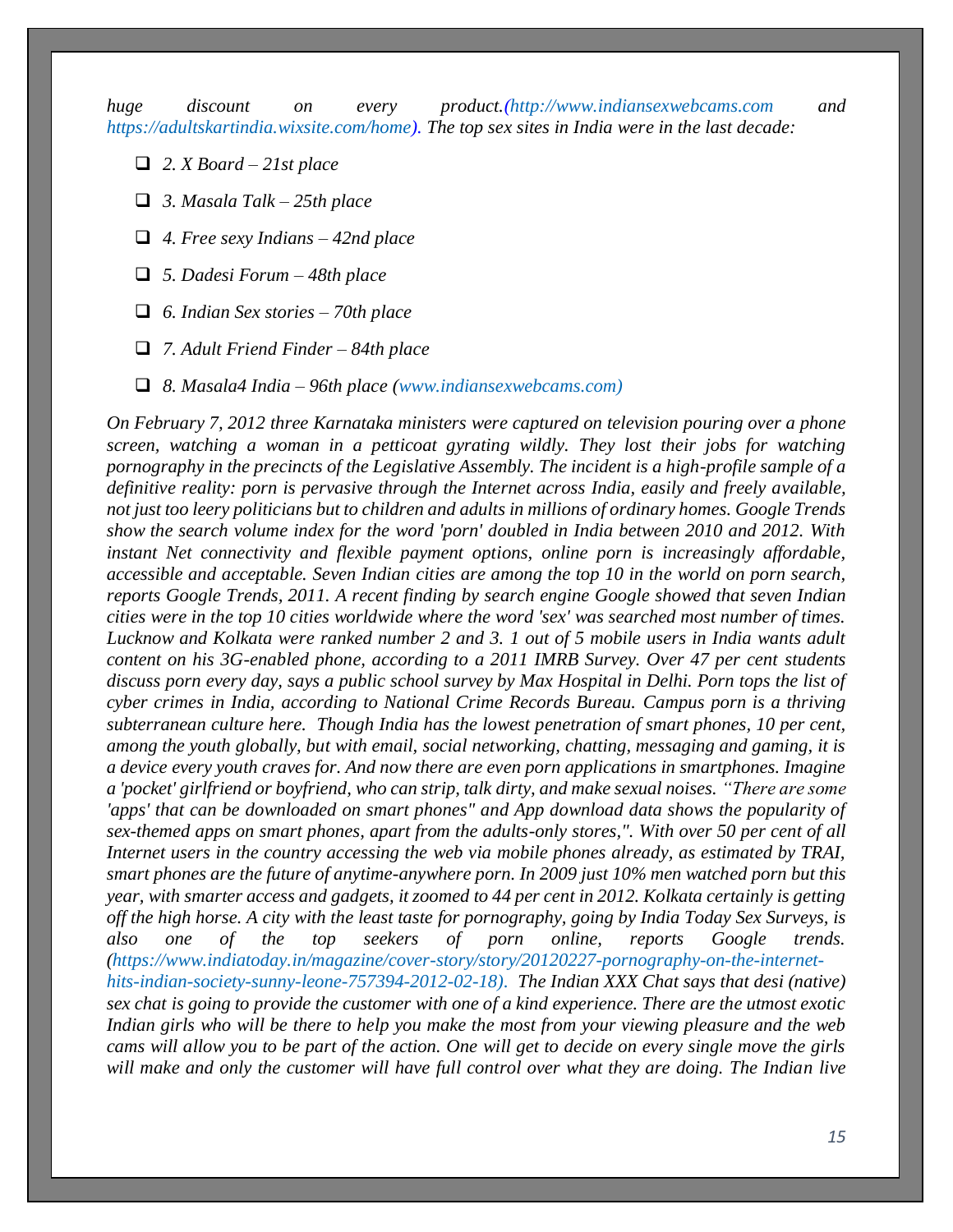*chat is also offering to experience the free previews in order to make an informed (?) decision even before one will embark on the private adventures.*

*Ironically, even as Kerala — a State with creditable developmental indicators to be proud of protecting its trees as indeed national treasures, but the most precious national treasure children are being sexually abused, raped, killed or pushed to their own graves at an alarming rate. India is home to a fifth of the world's children and has the highest rate of child sexual assaults in the world. In 2017, the Kerala Police arrested 11 people including for running an online sex racket, while investigating a Facebook Paedophile page called "Kochu Sundarikal" (little pretty girls). Though, "Kochu sundarikal" appeared like pictures posted in Facebook, in reality it was a den of pedophiles. A note from the group administrator on the site sought to know: "What would you like to do with her?" [\(https://www.thehindu.com/opinion/open-page/cry-the-gods-own](https://www.thehindu.com/opinion/open-page/cry-the-gods-own-country/article18306912.ece%20accessed%20on%20March%2012)[country/article18306912.ece accessed on March 12,](https://www.thehindu.com/opinion/open-page/cry-the-gods-own-country/article18306912.ece%20accessed%20on%20March%2012) 2018). Even with the official ban in place, according to Pornhub, India's average time spent on the website in 2018 has increased, and average Indian spent 8 minutes 23 seconds on the website (per session) and the surprising thing is that around 30% of Indian women browsed Pornhub in 2018 - as per the report. In fact, Pornhub's '2018 Year in Review' has revealed that* India ranks third among the countries with the most number of viewers visiting the leading pornographic website. *"We stand on the third place behind USA and United Kingdom," the website reported. As per its annual review of how people around the world watch porn, Pornhub found that while the US added 11 seconds to their average time spent on watching porn, India at 9 minutes 30 seconds - recorded a higher average time with a one-minute increase in the duration of each visit. "More and more, we are finding that our users are opting for mobile devices like smart phones and tablets when they visit Pornhub," the website noted [\(https://www.businesstoday.in/latest/trends/india-ranks-in-top-3-in-overall-traffic-on-](https://www.businesstoday.in/latest/trends/india-ranks-in-top-3-in-overall-traffic-on-pornhub/story/301498.html.%20accessed%20March%2011)*

*[pornhub/story/301498.html. accessed March 11,](https://www.businesstoday.in/latest/trends/india-ranks-in-top-3-in-overall-traffic-on-pornhub/story/301498.html.%20accessed%20March%2011) 2019). In fact, between 2013 and 2017, India's porn traffic recorded the highest growth globally ([https://yourstory.com/2018/11/india-bans-porn](https://yourstory.com/2018/11/india-bans-porn-working-means-reliance-jio-telcos)[working-means-reliance-jio-telcos,](https://yourstory.com/2018/11/india-bans-porn-working-means-reliance-jio-telcos) accessed March10, 2019). A senior executive in India at an Internet industry body said, "Through our discussions with the various Internet Service Providers (ISPs), we have been able to estimate that as much as 30-70% of the total browsing in the country is related to pornography."*

*[\(https://www.livemint.com/Industry/VhuXq3jfADn2CrhK8nJ7pL/Oops-Indian-ISPs-telcos-could](https://www.livemint.com/Industry/VhuXq3jfADn2CrhK8nJ7pL/Oops-Indian-ISPs-telcos-could-lose-3070-of-data-revenue.html)[lose-3070-of-data-revenue.html\)](https://www.livemint.com/Industry/VhuXq3jfADn2CrhK8nJ7pL/Oops-Indian-ISPs-telcos-could-lose-3070-of-data-revenue.html)*

#### *Conclusion*

*So it is not at all surprising that with Neo-liberal assortment of globalization, electronic buying and selling of sex in myriad forms has made body, especially female body as the significant marker of online activities and content in India keeping pace with global trend. This implies that women's material body rather than being wiped away has reinforced its presence on the Internet as visibly noticeable and subjected to a constant surveillance, of panoptican variety of body's performance by the clients, the pimps and the traffickers. Thus visualization of serious harm in the name of cyber customer's pleasure inflicted on children and women bodies through live videos are integral part of global e-commerce in India. The alliance between globalization and ICTs has established it very proficiently that a new gendered reality is born with unfathomable potentialities to grow in gargantuan terms beating all the formal equality and protection for women in India. The sex industry is established as one of the most, if not the most profitable industry in this heyday of globalization in India.*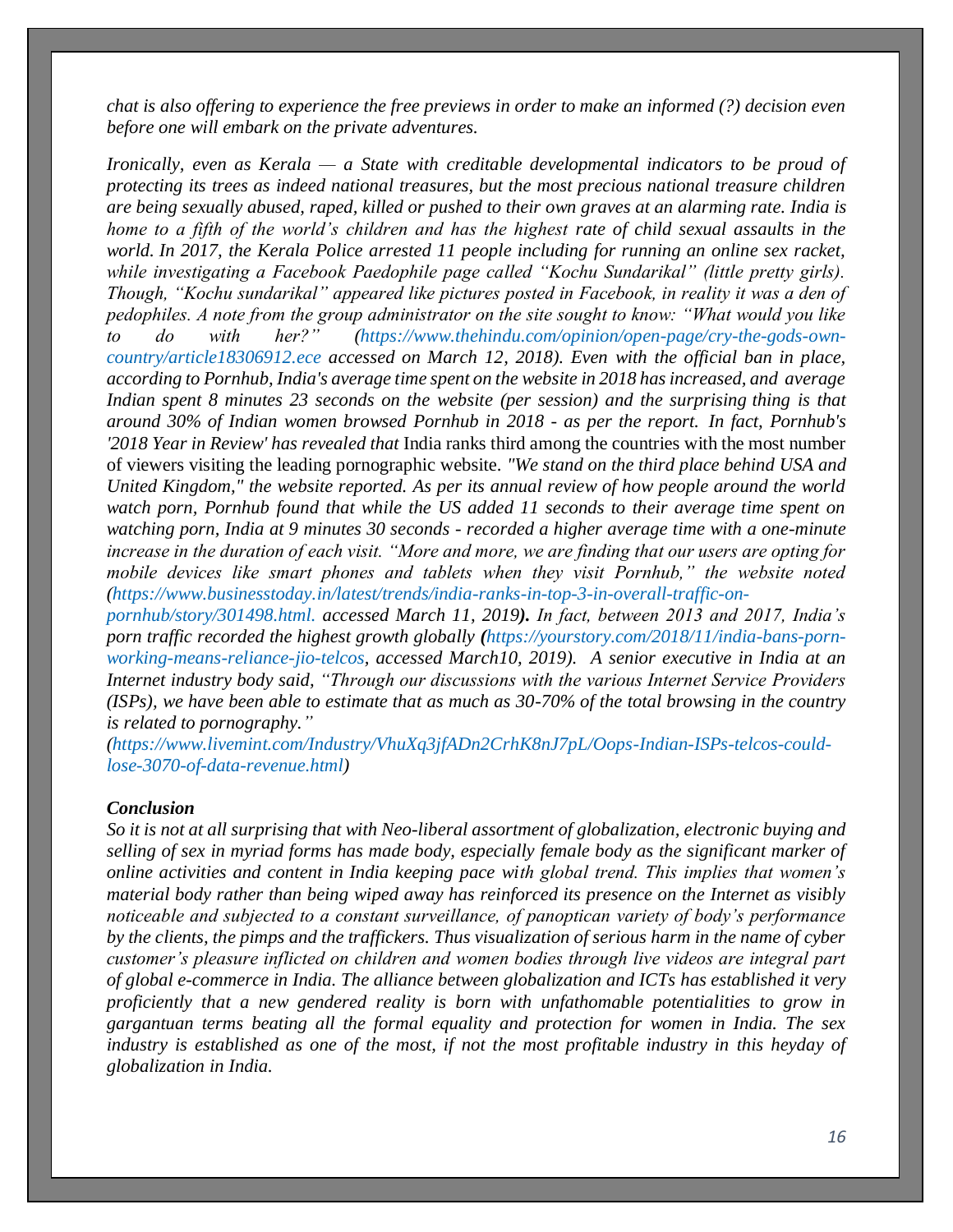# ISA RC32 AT PORTO ALEGRE: A SNAPSHOT OF SESSIONS July 14-18, 2020

*The session titles listed below are hyperlinked and the portal maybe accessed by clicking on the titles below. Incase, you are unable to, please access through the ISA Confex website. The call for abstracts opened on April 25, and the deadline is September 30, 2019.*

- *1. Cadences of Everyday [Gendered](https://isaconf.confex.com/isaconf/forum2020/webprogrampreliminary/Session14506.html) Migrant Lives*
- *2. Culture, Religion, and Gender [Inequality](https://isaconf.confex.com/isaconf/forum2020/webprogrampreliminary/Session13143.html)*
- *3. Decolonial and [Intersectional](https://isaconf.confex.com/isaconf/forum2020/webprogrampreliminary/Session13768.html) Feminisms: Weaving Friendships, Alliances and Liberation [Politics](https://isaconf.confex.com/isaconf/forum2020/webprogrampreliminary/Session13768.html)*
- *4. Decolonizing Gender: Gender Diversity from a [Transnational](https://isaconf.confex.com/isaconf/forum2020/webprogrampreliminary/Session14228.html) Perspective*
- *5. Gender Equality in the Rural Sector: The Ever Persistent [Challenge](https://isaconf.confex.com/isaconf/forum2020/webprogrampreliminary/Session13908.html)*
- *6. Gender and [Corruption](https://isaconf.confex.com/isaconf/forum2020/webprogrampreliminary/Session14481.html)*
- *7. Gender and [Professions](https://isaconf.confex.com/isaconf/forum2020/webprogrampreliminary/Session14831.html)*
- *8. Gender, Violence and [Migration](https://isaconf.confex.com/isaconf/forum2020/webprogrampreliminary/Session14201.html)*
- *9. Global [Perspectives](https://isaconf.confex.com/isaconf/forum2020/webprogrampreliminary/Session13812.html) on Gender, Family, Labor, and Migration*
- *10. [Interrogating](https://isaconf.confex.com/isaconf/forum2020/webprogrampreliminary/Session14611.html) Sexualities and Intimacies: The Liberatory and Oppressive Politics of the 21st [Century.](https://isaconf.confex.com/isaconf/forum2020/webprogrampreliminary/Session14611.html)*
- *11. [Intersectional](https://isaconf.confex.com/isaconf/forum2020/webprogrampreliminary/Session14955.html) Approaches to Gender, Diversities and Inequalities in the MENA Region*
- *12. Marginal, Informal, Precarious - Studying Work from an [Intersectional](https://isaconf.confex.com/isaconf/forum2020/webprogrampreliminary/Session14857.html) Perspective in [Different](https://isaconf.confex.com/isaconf/forum2020/webprogrampreliminary/Session14857.html) Societal and Spatial Contexts*
- *13. [Neoliberalism,](https://isaconf.confex.com/isaconf/forum2020/webprogrampreliminary/Session14329.html) Inequalities, and the Gendered Everyday*
- *14. [Roundtables](https://isaconf.confex.com/isaconf/forum2020/webprogrampreliminary/Session14231.html) Group 1*
- *15. [Roundtables](https://isaconf.confex.com/isaconf/forum2020/webprogrampreliminary/Session14237.html) Group 2*
- *16. Social Determinants, [Gendered-Health](https://isaconf.confex.com/isaconf/forum2020/webprogrampreliminary/Session13780.html) Inequities, and Intersectionality*
- *17. Southern Feminisms: [Perspectives](https://isaconf.confex.com/isaconf/forum2020/webprogrampreliminary/Session14595.html) on Neoliberal Capitalism, Socialism, and Democratic [Processes](https://isaconf.confex.com/isaconf/forum2020/webprogrampreliminary/Session14595.html)*
- *18. The Intersectional [Discrimination](https://isaconf.confex.com/isaconf/forum2020/webprogrampreliminary/Session13886.html) of Trafficked Victims Due to Gender and Race*
- *19. The Use of Language in Media, [Disruptions](https://isaconf.confex.com/isaconf/forum2020/webprogrampreliminary/Session15049.html) in Hegemonic Meanings, and the Resistance to Gender [Violence](https://isaconf.confex.com/isaconf/forum2020/webprogrampreliminary/Session15049.html)*
- *20. [Transformations](https://isaconf.confex.com/isaconf/forum2020/webprogrampreliminary/Session13229.html) of Care Work: Convergences and Diversities*
- *21. Women and Families in Forced [Migrations:](https://isaconf.confex.com/isaconf/forum2020/webprogrampreliminary/Session14075.html) Inequalities of Gender and Barriers for Human [Dignity](https://isaconf.confex.com/isaconf/forum2020/webprogrampreliminary/Session14075.html)*
- *22. Women's Careers and the Process of [Civilization](https://isaconf.confex.com/isaconf/forum2020/webprogrampreliminary/Session14259.html)*
- *23. Youth, [Gender](https://isaconf.confex.com/isaconf/forum2020/webprogrampreliminary/Session13956.html) and Place*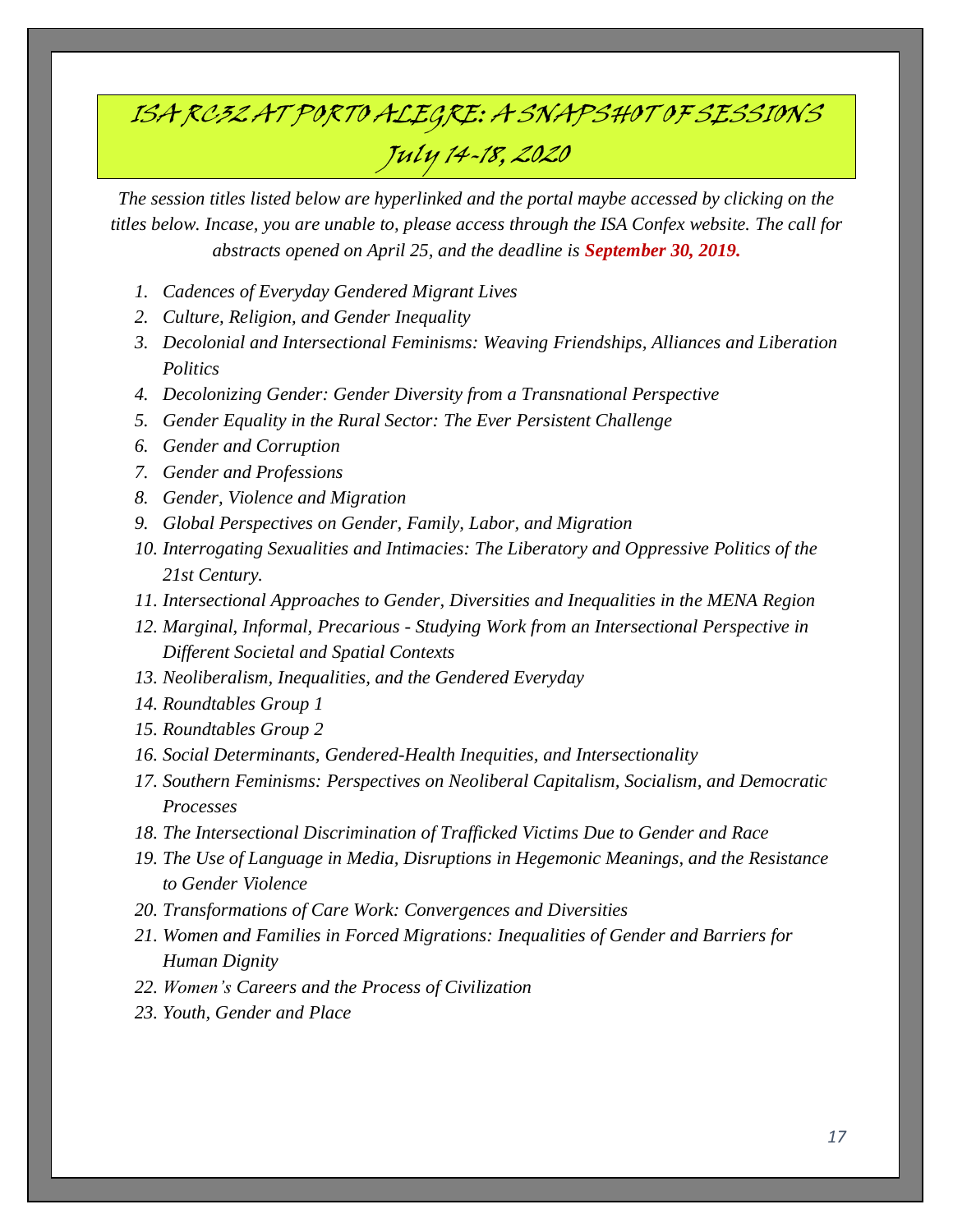## MEMBER NEWS

## *Awards*

*Dr. Bandana Purkayastha (Professor at the University of Connecticut, USA) was awarded the American Sociological Association's prestigious Jessie Bernard Award. The award is conferred in recognition of pathbreaking work that broadens the horizons of sociology and the role of women in society. Bandana's work in gender theory, migration, Asian studies, and human rights is nationally and internationally renowned. She is the first South Asian American to have been recognized with this award. Her publishing record includes 14 books and over 50 peer-reviewed articles and book chapters.* 

## *Job Changes and Promotions*

*Dr. Jan Marie Fritz (Professor at the University of Cincinnati; Distinguished Visiting Professor at the University of Johannesburg and Distinguished Visiting Professor at the Honors College of the University of South Florida) has been appointed by the U.S. Environmental Protection Agency to two of its advisory committees: the National Environmental Justice Advisory Council (NEJAC) and the National Advisory Council for Environmental Policy and Technology (NACEPT*

#### *Book Announcements*



### **Abraham, Margaret, eds. 2018.** *Sociology and Social Justice.*  **SAGE Publications Ltd.**

*This book aims to contribute to our understanding of the concept and practices of social justice. It brings together scholars who increase our understanding of the scope and practice of social justice in diverse contexts. The authors conceptualize, problematize, theorize, and contextualize social justice at particular points in time and in various parts of the world. Perspectives, sites and contexts in which social justice issues are raised, especially in terms of addressing inequalities and injustices are explored. Despite the complexity and challenges striving for social justice, it is vital that sociologists use their teaching, research and actions to envision and craft pathways to mobilize civil societies, governments and the international community to collaboratively take action to help build a more just* 

#### *world.*

*<https://us.sagepub.com/en-us/nam/sociology-and-social-justice/book265100>*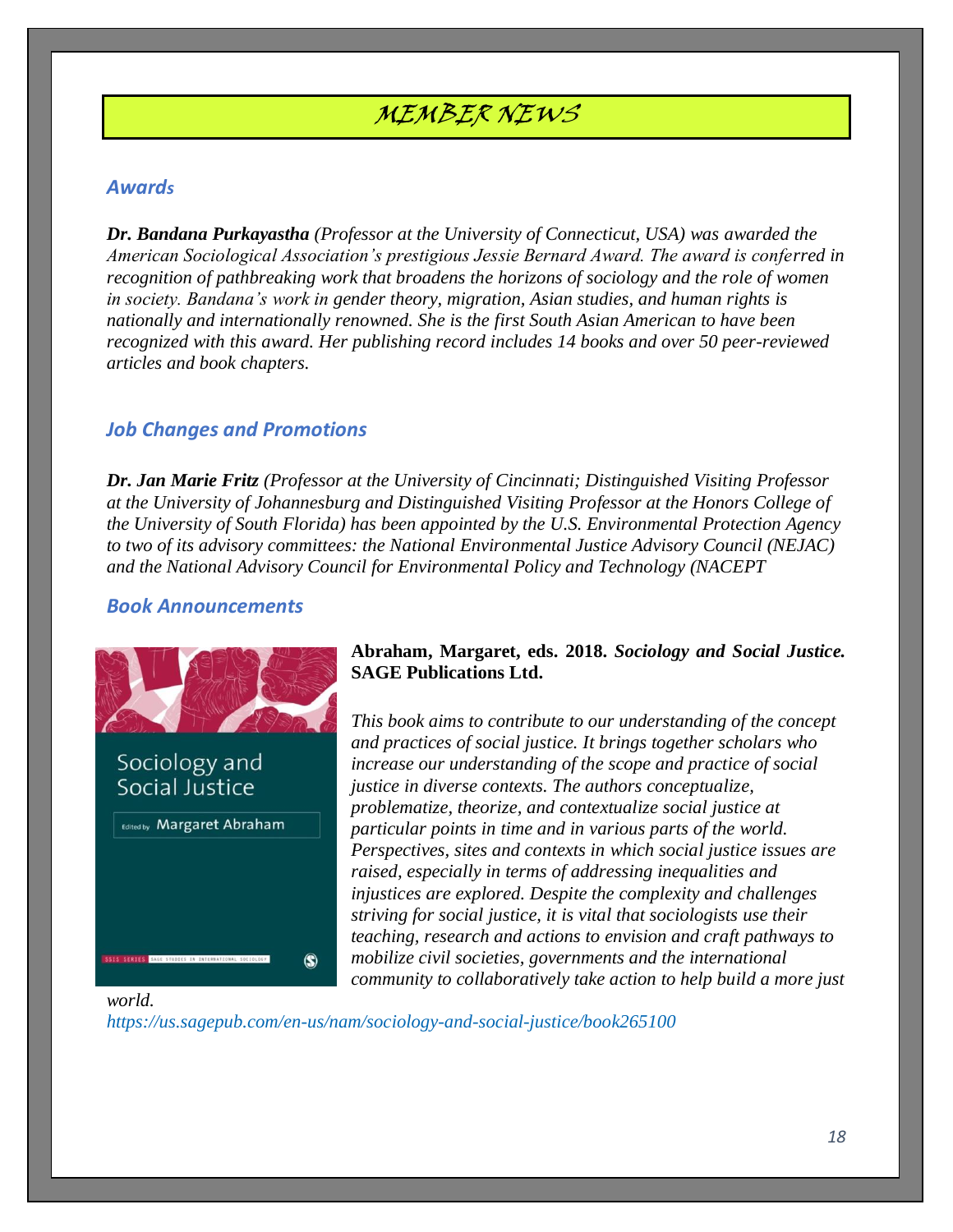**Dunne, Máiréad., Durrani, Naureen., Fincham, Kathleen., & Crossouard, Barbara. 2017.** *Troubling Muslim Youth Identities Nation, Religion, Gender***. London: Palgrave.**

*This book explores the production of Muslim youth identities, with respect to nation, religion and gender in Pakistan, Senegal, Nigeria and Lebanon. As Muslim-majority, post-colonial states which have significant youth populations and span different geo-political regions, these countries offer critical case studies of the different grammars of youth identities in each of these contexts. By providing rigorous and detailed accounts of the local, situated and contingent processes through which youth articulate their identities, it 'troubles' the overly-homogenized ways that Muslim youth have often been represented in some Western media. Drawing on poststructural and postcolonial theorists, its analysis takes up the* 



*importance of affect, belonging and affiliation in youth narratives of identity, as well as highlighting their political and contested nature.* 

*ISBN eBook 978-1-137-31279-2 Hardcover 978-0-230-34837-0 <http://www.palgrave.com/gb/book/9780230348370>*

**Erel, Umut and Tracy Reynolds, eds. 2019.** *Migrant Mothers' Creative Challenges to Racialized Citizenship***. Routledge.**





Edited by KATALIN FÁBIÁN and ELŻBIETA KOROLCZUK

## **Fábián, Katalin and Elżbieta Korolczuk, eds 2017. Rebellious Parents Parental Movements in Central-Eastern Europe and Russia. Indiana University Press**

*Parental movements are strengthening around the world and often spark tense personal and political debate. With an emphasis on Russia and Central and Eastern Europe, this collection analyzes formal organizations as well as informal networks and online platforms which mobilize parents to advocate for change on a grassroots level. In doing so, the work collected here explores the interactions between the politics, everyday life, and social activism of mothers and fathers. From fathers' rights movements to natural childbirth to vaccination debates, these essays provide new insight into the identities and strategies applied by these movements as they confront local ideals of gender and family with global ideologies.*

*http://www.iupress.indiana.edu/product\_info.php?products\_id=808402*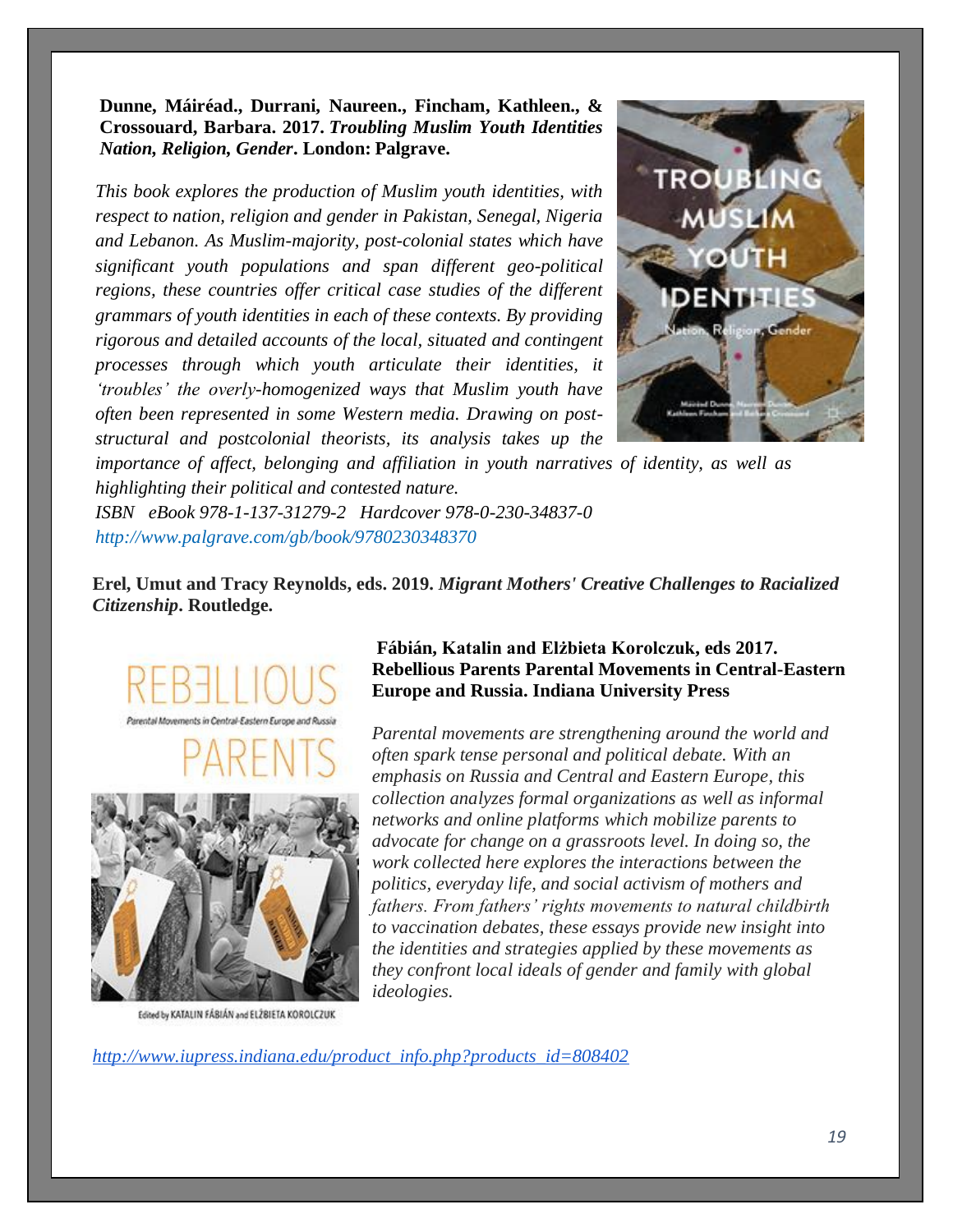**Hagemann-White, Carol, Liz Kelly & Thomas Meysen, eds.** *2019. Interventions against Child Abuse and Violence against Women: Ethics and Culture in Practice and Policy.* **Cultural Encounters in Intervention Against Violence vol I. Opladen & Birmingham: Barbara Budrich Publishers.** 

*Responses to interpersonal violence encounter complex intersections of power relations, entering the arena of rights, culture and ethics; these are explored both empirically and theoretically in this book. Volume 1 now in print offers insights and perspectives from the study of "Cultural Encounters in Intervention Against Violence" (CEINAV) in four EU-countries. Seeking a deeper understanding of the underpinnings of intervention practices in Germany, Portugal, Slovenia and England and Wales the team explored variations in institutional structures and traditions of law, policing, and social welfare. Using a shared qualitative methodology, space was created to* 



**Experiences of Intervention Against** Violence An Anthology of Stories

நி:

*listen to professionals discussing the challenges of intervention and as well to hear voices of women who had escaped domestic violence or trafficking for sexual exploitation and of young people who had been taken into care due to abuse or neglect. The earlier volume 2 is an anthology of stories that emerged from interviews with 78 women and young people about their experience of intervention. Note: Volume II pictured here. Both volumes are available open access online. https://shop.budrich-academic.de/*

## *Journal Articles*

Abraham, Margaret. 2019. "Power, violence, and justice: Reflections, responses and responsibilities: Presidential Address – XIX ISA World Congress of Sociology, July 15, 2018." *International Sociology*, 34(3), 243–255.

*For the Presidential Address video*, see: [https://www.isa-sociology.org/en/about-isa/history-of](https://www.isa-sociology.org/en/about-isa/history-of-isa/isa-past-presidents/list-of-presidents/margaret-abraham)[isa/isa-past-presidents/list-of-presidents/margaret-abraham](https://www.isa-sociology.org/en/about-isa/history-of-isa/isa-past-presidents/list-of-presidents/margaret-abraham)

Coe, Anna-Britt and Linda Sandberg. 2019. "Gender as a Dimensions of Tactical Choice: The 'Take Back the Night' March in Sweden." *Social Movement Studies*. DOI: 10.1080/14742837.2019.1599280

Coe, Anna-Britt. 2018. "Practicing Gender and Race in Online Activism to Improve Safe Public Space in Sweden." *Sociological Inquiry* 88(3): 510-534.

Crossouard, B., Dunne, M., & Durrani, N. (2019). Silencing Youth Sexuality In Senegal: Intersections of Medicine and Morality. *Gender and Education*,31(2), 153-170.

Erel, U., & Acik, N. 2019. "Enacting Intersectional Multilayered Citizenship: Kurdish Women's Politics." *Gender, Place & Culture*, 1-23.